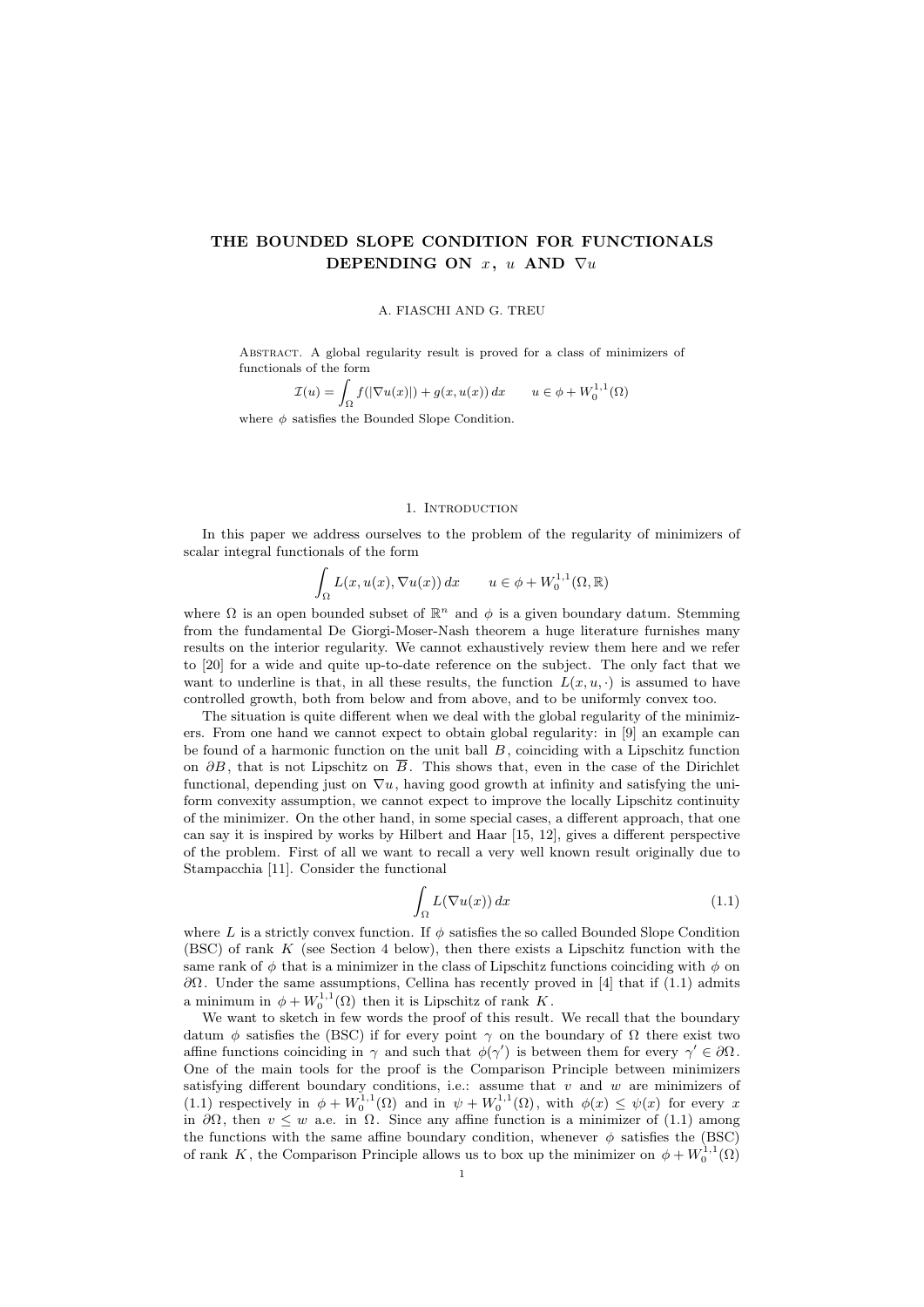between two Lipschitz functions, having again rank K and coinciding on  $\partial\Omega$ . A Haar Radò type theorem for Sobolev functions (see  $[16]$  for a precise statement) says that the slope of the minimizer is maximum at the boundary, closing the argument.

We underline the fact that in this approach no role is played by either growth properties or uniform convexity of L.

At this point the question whether we can apply the same method to more general functionals naturally arises. The first remark is that the Comparison Principle may fail if we drop the strict convexity assumption on  $L$ , see [5] for an example. Anyhow it has been proved in [5, 7, 6] that it holds, even in this case, for restricted classes of minimizers. This led to prove various results on this subject (see [1, 8, 18, 19, 17] for results concerning the functional  $(1.1)$  and  $[6]$  for a special case with u-dependence too). A second remark is that in the case of a function L explicitly depending also on x and/or  $u$ , the affine functions are no more minimizers of the functional, so that the (BSC) does not immediately give a 'barrier' for the minimizers. Anyhow a theorem by Miranda [21] ensures that the class of functions satisfying the (BSC) is quite large: if  $\Omega$  is uniformly convex and  $\partial\Omega$  is  $\mathcal{C}^{1,1}$ , then any  $\mathcal{C}^{1,1}$  function satisfies it.

In this paper we consider the functional

$$
\mathcal{I}(u) = \int_{\Omega} h(\nabla u(x)) + g(x, u(x)) dx \qquad u \in \phi + W_0^{1,1}(\Omega)
$$
 (1.2)

where h is a convex function and q is Lipschitz of constant  $\alpha$  w.r.t. the second variable. The first result we prove is a Comparison Principle between any minimizer of the functional  $I$  and the functions

$$
\omega_{\pm\alpha}(x) := \frac{n}{\pm\alpha} h^* \left( \pm \alpha \frac{x - x_0}{n} \right) + c \tag{1.3}
$$

introduced by Cellina in [6]. Then we show that, under additional assumptions on  $h$ . the validity of the (BSC) implies that the functions (1.3) provide good barriers for the minimizers of  $\mathcal I$ . Suitable hypotheses on  $g$  (G2 in Section 4 below) are needed to apply the Haar-Radò theorem  $[16]$ , which allows us to conclude that there exist minimizers inheriting the global Lipschitz regularity of the barriers.

We want to spend some words to explain the difficulties of the proof. To show that the functions (1.3) are suitable to construct barriers we have to proceed in the following way. For any fixed point  $\gamma$  on the boundary of  $\Omega$  we consider the affine function involved in the (BSC) from below at the point  $\gamma$ . Assume that it is  $a \cdot x + b$ . We have to find  $x_0 \in \mathbb{R}^n$  and  $c \in \mathbb{R}$  such that the set  $\Omega_{x_0,c} = \{x \in \mathbb{R}^n : \omega_\alpha(x) - a \cdot x - b < 0\}$  contains  $Ω$  and  $\partial Ω_{x_0,c} ∩ \partial Ω$  contains  $γ$ . This is essentially a geometric requirement on the two sets  $\Omega_{x_0,c}$  and  $\Omega$ : the normal cone to  $\Omega_{x_0,c}$  at  $\gamma$  has to be contained in the normal cone to  $\Omega$  at the same point and also suitable conditions on the principal curvatures of both sets are needed. For these reasons, essentially technique, we restrict our attention to the case of a uniformly convex set  $\Omega$  and of a radially symmetric function  $h(\xi) = f(|\xi|)$ . To compute the curvatures of  $\Omega_{x_0,c}$  and to guarantee that the estimates on them hold in a suitable neighborhood of  $\gamma$ , further assumptions on f, (F4) or (F5) of Section 4, are needed. Anyway these hypotheses do not imply the uniform convexity of  $h$ , which is instead needed in previous regularity results [3, 2, 22] obtained by barrier techniques for functionals of the type (1.2).

We underline that constant boundary data trivially satisfy the (BSC) and that, in this case, we construct in a easier way the barriers. We can drop assumptions (F4) and (F5) and we obtain the global Lipschitzianity of minimizers (see Theorem 4.5 in Section 4) whenever  $\Omega$  is uniformly convex.

In the last section of the paper we present some examples and remarks with the aim of clarifying the role of the assumptions on the function  $f$ .

# 2. Preliminary results and a comparison principle

We consider an open bounded domain  $\Omega \subset \mathbb{R}^n$  and an integral functional on  $W^{1,1}(\Omega)$ of the form

$$
\mathcal{I}(u) := \int_{\Omega} L(x, u(x), \nabla u(x)) \ dx,
$$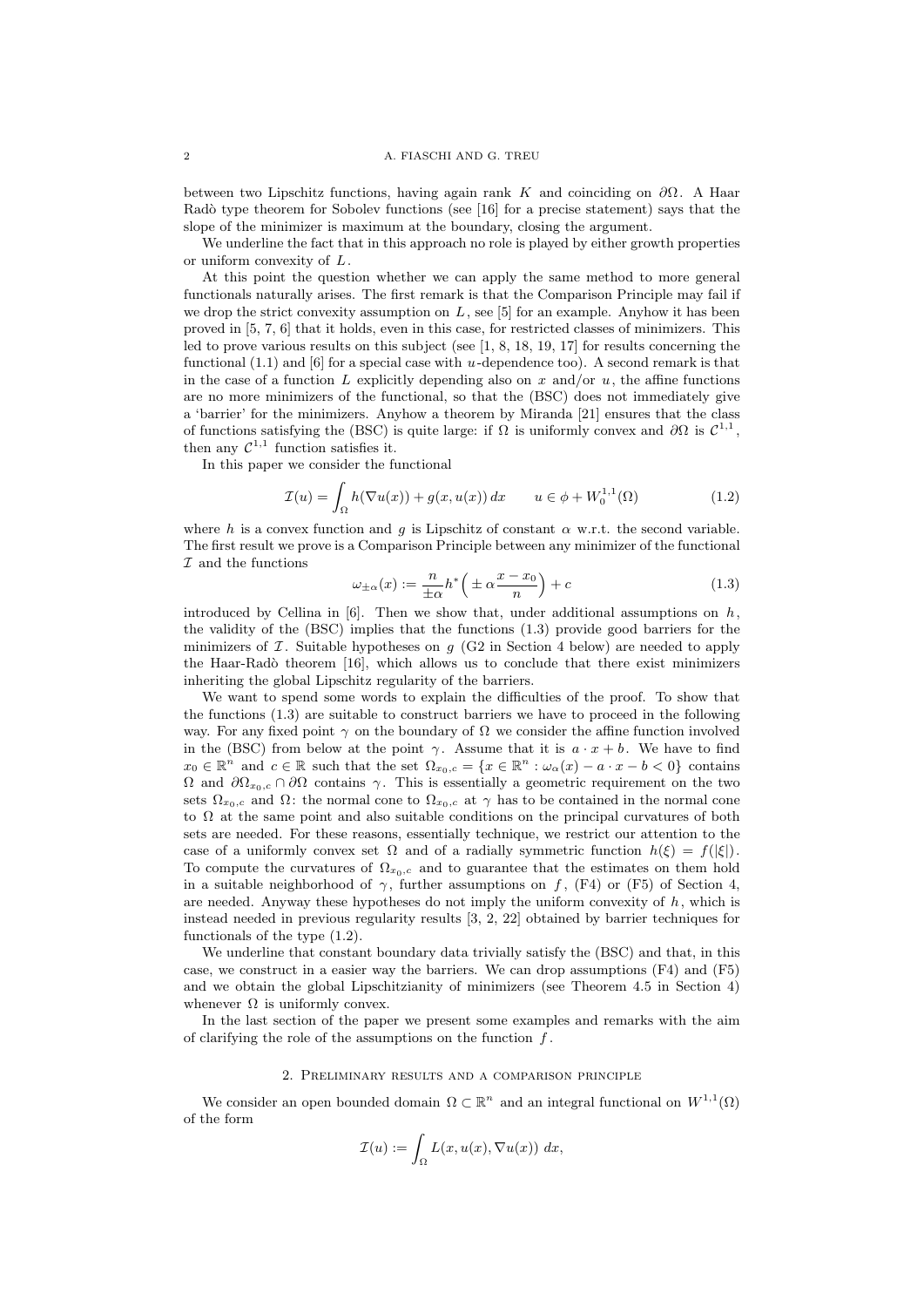for a function  $L: \Omega \times \mathbb{R} \times \mathbb{R}^n \to \mathbb{R}$ , with  $L(\cdot, u, \xi)$  measurable for every  $(u, \xi)$  and  $L(x, \cdot, \cdot)$ continuous for a.e.  $x \in \Omega$ .

**Definition 2.1.** We say that a function  $u \in W^{1,1}(\Omega)$  is a minimizer of the functional I if  $\mathcal{I}(u) \leq \mathcal{I}(v)$ , for every  $v \in u + W_0^{1,1}(\Omega)$ .

We recall that, given a function  $h: \mathbb{R}^n \to \mathbb{R}$ , its polar function  $h^*: \mathbb{R}^n \to [-\infty, +\infty]$ is defined by  $h^*(\xi) := \sup_{x \in \mathbb{R}^n} \{x \cdot \xi - h(x)\}\,$ , for every  $\xi \in \mathbb{R}^n$  (see [10]).

We are interested in the particular case where the Lagrangian is in the form  $L(x, u, \xi)$  :=  $h(\xi) + g(x, u)$ , for a lower bounded function  $h: \mathbb{R}^n \to \mathbb{R}$  and a function  $g: \Omega \times \mathbb{R} \to \mathbb{R}$ satisfying the following hypotheses:

- $(C1)$  h is convex,
- (C2) h is superlinear, that is  $\lim_{|x|\to\infty} \frac{h(x)}{|x|} = +\infty;$
- $(C3)$  g is Lipschitz continuous in the second variable, with Lipschitz constant equal to  $\alpha$ , i.e.:  $|g(x, u_1) - g(x, u_2)| \leq \alpha |u_1 - u_2|$  for every  $x \in \Omega$  and  $u_1, u_2 \in \mathbb{R}$ .

**Remark 2.2.** We observe that the hypotheses on  $h$  guarantee that the effective domain of its polar function  $h^*$  is  $\mathbb{R}^n$ . Indeed, let us assume by contradiction that dom  $h^* \neq \mathbb{R}^n$ . This implies the existence of  $\xi \in \mathbb{R}^n$  with

$$
\sup_{x \in \mathbb{R}^n} \{x \cdot \xi - h(x)\} = h^*(x) = +\infty.
$$

Therefore, we can find a sequence  $(x_k)_k \subset \mathbb{R}^n$ , such that  $h(x_k) + k \langle x_k \cdot \xi \leq |x_k||\xi|$ . Hence,  $\lim_k |x_k| = +\infty$  and  $\lim_k \frac{h(x_k)}{|x_k|} \leq |\xi|$ , which contradict the superlinearity hypoth- $\text{esis}$  (C2).

We define the functional I on  $W^{1,1}(\Omega)$  by

$$
I(u) := \int_{\Omega} \left[ h(\nabla u(x)) + g(x, u(x)) \right] dx.
$$

A standard application of the Direct Method of the Calculus of Variations ensures the existence of a minimizer of I in  $\phi + W_0^{1,1}(\Omega)$ , for any  $\phi \in W^{1,1}(\Omega)$ . It has been shown in  $[18]$  that if h is superlinear the pointwise minimum and the pointwise maximum of the minimizers of I are in  $\phi + W_0^{1,1}(\Omega)$  and are still minimizers of the same functional. We recall here a special case of a Haar-Radò type Theorem, which has been proven in its general form in [16, Theorem 4.2].

**Theorem 2.3.** Let  $h$  be convex and superlinear,  $g$  be measurable, convex in the second variable. Assume moreover that there exists a positive constant K such that

$$
\forall x, y \in \mathbb{R}^n, \forall u, v \in \mathbb{R} \quad v \ge u + K|y - x| \Rightarrow g_v^+(y, v) \ge g_v^+(x, u),
$$

where  $g_v^+$  denotes the right derivative of g with respect to the second variable. If there exist two Lipschitz continuous functions  $l^-, l^+ \in \phi + W_0^{1,1}(\Omega)$  of rank L on  $\overline{\Omega}$  such that

$$
^{-}(x) \le u(x) \le l^{+}(x) \quad a.e. \in \Omega
$$

where  $u \in \phi + W_0^{1,1}(\Omega)$  is the maximum or the minimum of the minimizers of I, then  $|u(x) - u(y)| \le L|x - y|$ , for every Lebesgue points x and y.

We now define the integral functionals  $I_{\pm\alpha}$  on  $W^{1,1}(\Omega)$  by setting

l

$$
I_{\pm\alpha}(u) := \int_{\Omega} \left[ h(\nabla u(x)) \pm \alpha u(x) \right] dx,
$$

where  $\alpha$  is the positive constant appearing in (C3). A result by Cellina (see [6]) states that under our hypotheses on  $\Omega$  and  $h$ , for every  $x_0 \in \mathbb{R}^n$  and  $c \in \mathbb{R}$  the functions  $\omega_{\pm\alpha}(x): \mathbb{R} \to \mathbb{R}$  defined by

$$
\omega_{\pm\alpha}(x) := \frac{n}{\pm\alpha} h^* \left( \pm \alpha \frac{x - x_0}{n} \right) + c,\tag{2.1}
$$

are unique minimizers of  $I_{\pm\alpha}$  in the sense that  $I_{\pm\alpha}(\omega_{\pm\alpha}) < I_{\pm\alpha}(v)$  for every  $v \in \omega_{\pm\alpha}$  +  $W_0^{1,1}(\Omega)$ . We remark that the hypotheses on h guarantee that  $\omega_{\pm\alpha} \in W_{\text{loc}}^{1,\infty}(\mathbb{R}^n)$ .

Given  $u, v \in W^{1,1}(\Omega)$ , we write  $u \leq v$  on  $\partial\Omega$  if  $(u - v)^+ \in W_0^{1,1}(\Omega)$ . Now we state a comparison result between minimizers of I and minimizers of  $I_{\alpha}$ ,  $I_{-\alpha}$ .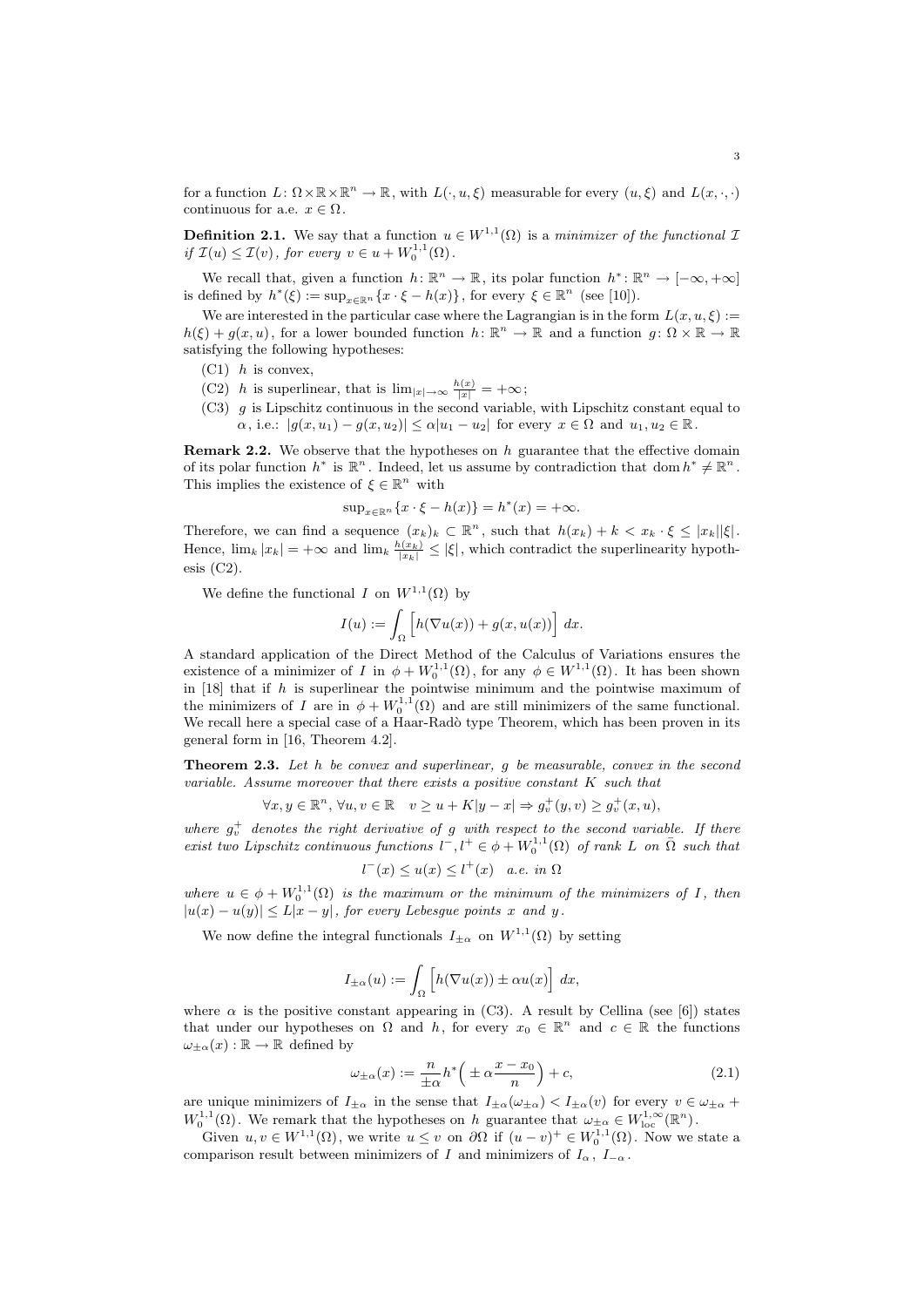**Theorem 2.4.** Let u be a minimizer of I and  $\omega_{\alpha}$ ,  $\omega_{-\alpha}$  be as in (2.1) for some  $x_0$ and c. Under hypotheses (C1)-(C3), if  $u \geq \omega_{\alpha}$  on  $\partial \Omega$ , then  $u \geq \omega_{\alpha}$  a.e. in  $\Omega$ , and if  $u \leq \omega_{-\alpha}$  on  $\partial\Omega$ , then  $u \leq \omega_{-\alpha}$  a.e. in  $\Omega$ .

*Proof.* Let us define  $E := \{x \in \Omega : u(x) < \omega_\alpha(x)\}, v := \min\{u, \omega_\alpha\}, \text{ and } w :=$  $\max\{u, \omega_{\alpha}\}.$  We argue by contradiction and assume that E has positive measure. By assumption  $u \ge \omega_\alpha$  on  $\partial\Omega$ , therefore  $v \in \omega_\alpha + W_0^{1,1}(\Omega)$  and  $w \in u + W_0^{1,1}(\Omega)$ . Since  $\omega_\alpha$ is the unique minimizer of  $I_{\alpha}$ , we have

$$
I_{\alpha}(\omega_{\alpha}) = \int_{\Omega \setminus E} \left[ h(\nabla \omega_{\alpha}) + \alpha \omega_{\alpha} \right] dx + \int_{E} \left[ h(\nabla \omega_{\alpha}) + \alpha \omega_{\alpha} \right] dx
$$
  

$$
\langle I_{\alpha}(v) = \int_{\Omega \setminus E} \left[ h(\nabla \omega_{\alpha}) + \alpha \omega_{\alpha} \right] dx + \int_{E} \left[ h(\nabla u) + \alpha u \right] dx;
$$

therefore, we have

$$
\int_{E} \left[ h(\nabla \omega_{\alpha}) + \alpha \omega_{\alpha} \right] dx < \int_{E} \left[ h(\nabla u) + \alpha u \right] dx.
$$
\n(2.2)

Analogously, since  $u$  is a minimizer of  $I$ , we get

$$
I(u) = \int_{\Omega \setminus E} \left[ h(\nabla u) + g(x, u) \right] dx + \int_{E} \left[ h(\nabla u) + g(x, u) \right] dx
$$
  

$$
\leq I(w) = \int_{\Omega \setminus E} \left[ h(\nabla u) + g(x, u) \right] dx + \int_{E} \left[ h(\nabla \omega_{\alpha}) + g(x, \omega_{\alpha}) \right] dx;
$$

hence it follows

$$
\int_{E} \left[ h(\nabla u) + g(x, u) \right] dx \le \int_{E} \left[ h(\nabla \omega_{\alpha}) + g(x, \omega_{\alpha}) \right] dx.
$$
\n(2.3)

Putting together (2.2) and (2.3), we obtain

$$
\int_{E} \left[ h(\nabla \omega_{\alpha}) + \alpha \omega_{\alpha} - h(\nabla u) - \alpha u + h(\nabla u) + g(x, u) - h(\nabla \omega_{\alpha}) - g(x, \omega_{\alpha}) \right] dx < 0;
$$

i.e.,

$$
\int_{E} \left[ g(x, \omega_{\alpha}) - g(x, u) - \alpha(\omega_{\alpha} - u) \right] dx > 0,
$$

and this is a contradiction with hypothesis (C3), which implies

$$
-\alpha(\omega_{\alpha}-u) \le g(x,\omega_{\alpha}) - g(x,u) \le \alpha(\omega_{\alpha}-u),
$$

for every  $x \in E$ . In the same way we can prove that  $u \leq \omega_{-\alpha}$  on  $\partial\Omega$  implies  $u \leq \omega_{-\alpha}$ a.e. in  $\Omega$ .

# 3. Basic properties of a class of convex functions

We will focus now on the particular case depending on the norm of the gradient, i.e.:  $h(\xi) = f(|\xi|)$ , where  $f : \mathbb{R} \to \mathbb{R}$ . Therefore, from now on we will posit the following hypotheses on the function  $f : \mathbb{R} \to \mathbb{R}$ .

- (F1) f is a convex, even function, increasing in  $\mathbb{R}^+$ , such that  $f(0) = 0$ ;
- (F2) the effective domain of f, dom f, is equal to  $\mathbb{R}$ ;
- (F3) f is superlinear, i.e.:  $\lim_{|t|\to+\infty} \frac{f(t)}{|t|} = +\infty$ .

We recall that assumption (F1) implies that  $h^*(\xi) = f^*(|\xi|)$  and we state some basic and well-known facts on the function  $f$  that follow from the above assumptions. We will use them in the next section.

**Lemma 3.1.** If (F1) and (F2) hold, then  $f^*$  is superlinear, i.e.:  $\lim_{|\xi| \to +\infty} \frac{f^*(\xi)}{|\xi|} = +\infty$ .

*Proof.* Assumption (F1) implies that  $f^*$  is convex, even and  $f^*(0) = 0$ . Assumption (F2) means that, for any  $t > 0$  the exists  $\xi \geq 0$  such that  $t \in \partial f^*(\xi)$ . Then, either  $f^*(\xi) = +\infty$ for any  $\xi$  sufficiently large (and then  $f^*$  is superlinear), or  $\lim_{\xi \to +\infty} f^{*'}(\xi) = +\infty$ . The conclusion follows.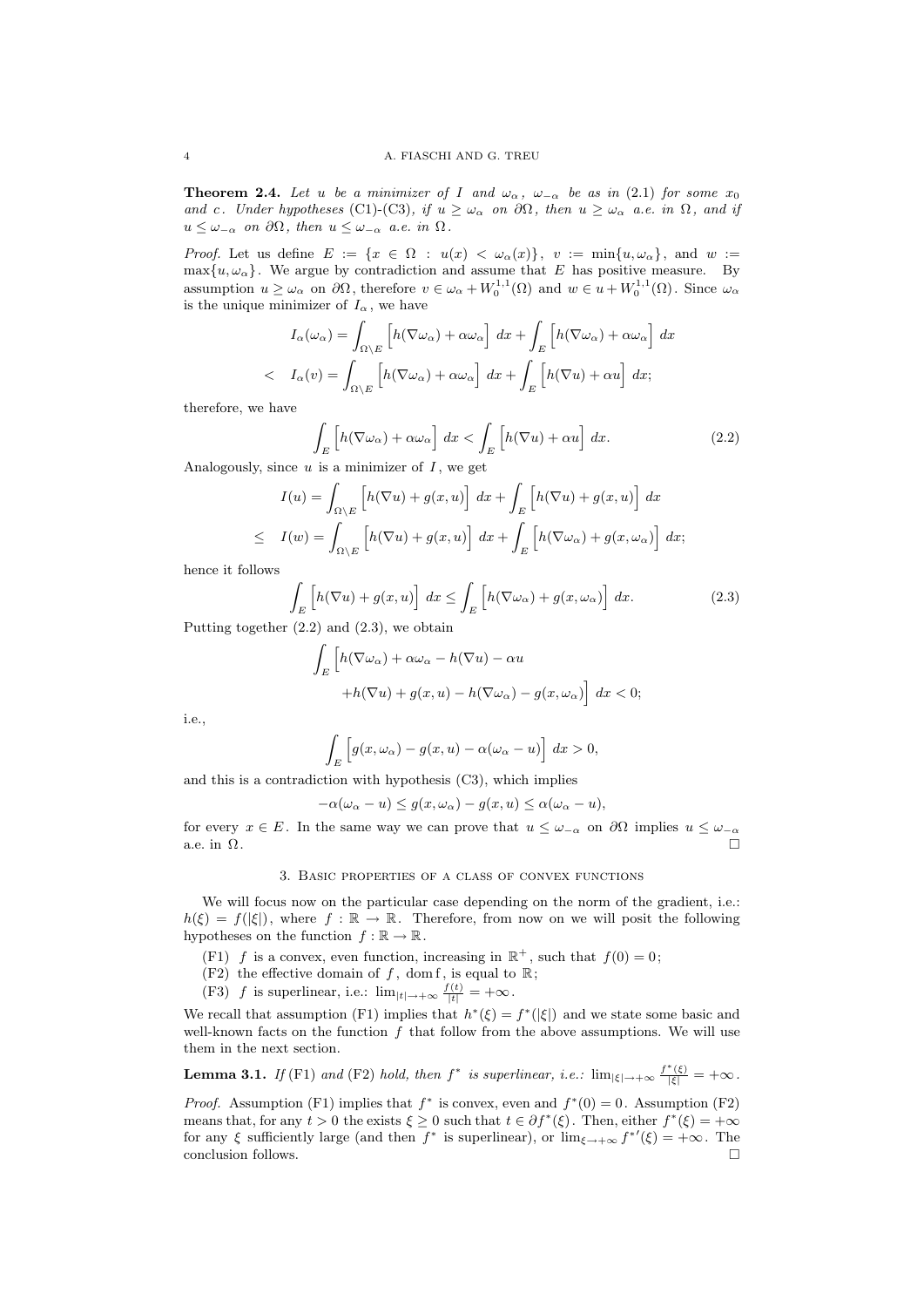Remark 3.2. In Lemma 3.1 we used the simple fact that the superlinearity of an even convex function with effective domain coinciding with  $\mathbb R$  is equivalent to the fact that its derivative goes to  $+\infty$  as the variable goes to  $+\infty$ . We will use again this property in the rest of the paper.

**Remark 3.3.** We also recall that, as in Remark 2.2, (F1) and (F3) imply that dom  $f^* = \mathbb{R}$ .

**Lemma 3.4.** Let  $f : \mathbb{R} \to \mathbb{R}$  be a convex function. Assume that there exist  $\epsilon > 0$  and  $0 < \tau^1 < \tau^2$  such that

$$
f(t) \ge f(s) + \xi_s(t - s) + \frac{\epsilon}{2}(t - s)^2
$$
\n(3.1)

for every  $t, s \in (\tau^1, \tau^2)$  and  $\xi_s \in \partial f(s)$ . Then  $f^*$  is  $C^{1,1}([\xi^1, \xi^2])$ , where  $\xi^1 = \sup \partial f(\tau^1)$ ,  $\xi^2 = \inf \partial f(\tau^2),$ 

$$
\xi^2 - \xi^1 \ge \epsilon(\tau^2 - \tau^1) \quad \text{and} \quad |f^{*}{}''(\xi)| \le \frac{1}{\epsilon} \text{ a.e. in } [\xi^1, \xi^2] \tag{3.2}
$$

*Proof.* First of all we observe that 3.1 implies the strict convexity of f in  $(\tau^1, \tau^2)$  and, then, that  $f^*$  is  $\mathcal{C}^1(\xi^1,\xi^2)$ , where  $\xi^i \in \partial f(\tau^i)$ ,  $i=1,2$ . Indeed let us suppose that  $f^*$  is not differentiable in  $\xi \in (\xi^1, \xi^2)$ , i.e.,  $\partial f^*(\xi)$  is not a singleton; this means that there exist  $s \neq t$  in  $\partial f^*(\xi)$ . From the monotonicity of  $\partial f^*$  we have that  $s, t \in (\tau^1, \tau^2)$ . Moreover  $\xi \in \partial f(s) \cap \partial f(t)$ , i.e. f is affine in [s, t] and hence f is not strictly convex. Assume now that  $f^* \notin C^1(\mathbb{R})$ , so that there exists  $\xi \in (\xi^1, \xi^2)$  such that  $f^{*'}$  is not continuous in ξ; since  $f^{*'}$  is a monotone function, the left and right limits of  $f^{*'}$  in ξ exist and they do not coincide; therefore,  $\partial f^*(\xi)$ , which is the convex envelope of these limits, cannot be a singleton, which is in contradiction with the fact that  $f^*$  is differentiable in  $\xi$ . By assumption, for any  $t, s \in (\tau^1, \tau^2)$ , we have

$$
f(t) - f(s) - \xi_s(t - s) \ge \frac{\epsilon}{2}(t - s)^2
$$
  

$$
f(s) - f(t) - \xi_t(s - t) \ge \frac{\epsilon}{2}(t - s)^2.
$$

By adding term by term, we get

$$
(\xi_t - \xi_s)(t - s) \ge \epsilon (t - s)^2.
$$

Passing to the limit for  $t \to \tau^2$  and  $s \to \tau^1$ , dividing by  $\tau^2 - \tau^1$ , we obtain the first inequality in (3.2). Recalling that  $\xi \in \partial f(\tau)$  if and only if  $\tau \in \partial f^*(\xi) = f^{*'}(\xi)$ , we get

$$
|{f^*}'(\xi_t) - {f^*}'(\xi_s)| \leq \frac{1}{\epsilon} |\xi_t - \xi_s|,
$$

proving the claim.  $\Box$ 

**Lemma 3.5.** Let  $f : \mathbb{R} \to \mathbb{R}$  be a convex function. Assume that there exist  $\tau > 0$  such that  $\partial f(\tau) = [\xi^1, \xi^2],$  where  $\xi^2 > \xi^1$ . Then  $f^{*}(\xi) = 0$  a.e. in  $(\xi^1, \xi^2)$ .

*Proof.* The assumption  $\partial f(\tau) = [\xi^1, \xi^2]$  holds if and only of  $\tau \in \partial f^*(\xi^1)$ ,  $i = 1, 2$ . It follows that  $f^*$  is affine in  $(\xi^1, \xi^2)$ , proving the claim.

# 4. A regularity result

In this section we will consider the functional

$$
\int_{\Omega} f(|\nabla u|) + g(x, u) \, dx
$$

defined in  $\phi + W_0^{1,1}(\Omega)$ . We will assume that the boundary datum is in a special class: the one of the functions satisfying the Bounded Slope Condition. We will show that if  $\Omega$ is uniformly convex, if suitable assumptions hold for  $f$  and  $q$  then the results of Section 3 and the Comparison Principle of Section 2 imply that all the minimizers of the functional are bounded by two Lipschitz barriers that coincide with  $\phi$  on the boundary of  $\Omega$ . Then the Haar-Radò type theorem (Theorem 2.3) will guarantee that the maximum and the minimum of the minimizers are Lipschitz continuous.

We recall here the Bounded Slope Condition introduced by Hartman and Stampacchia in [14] .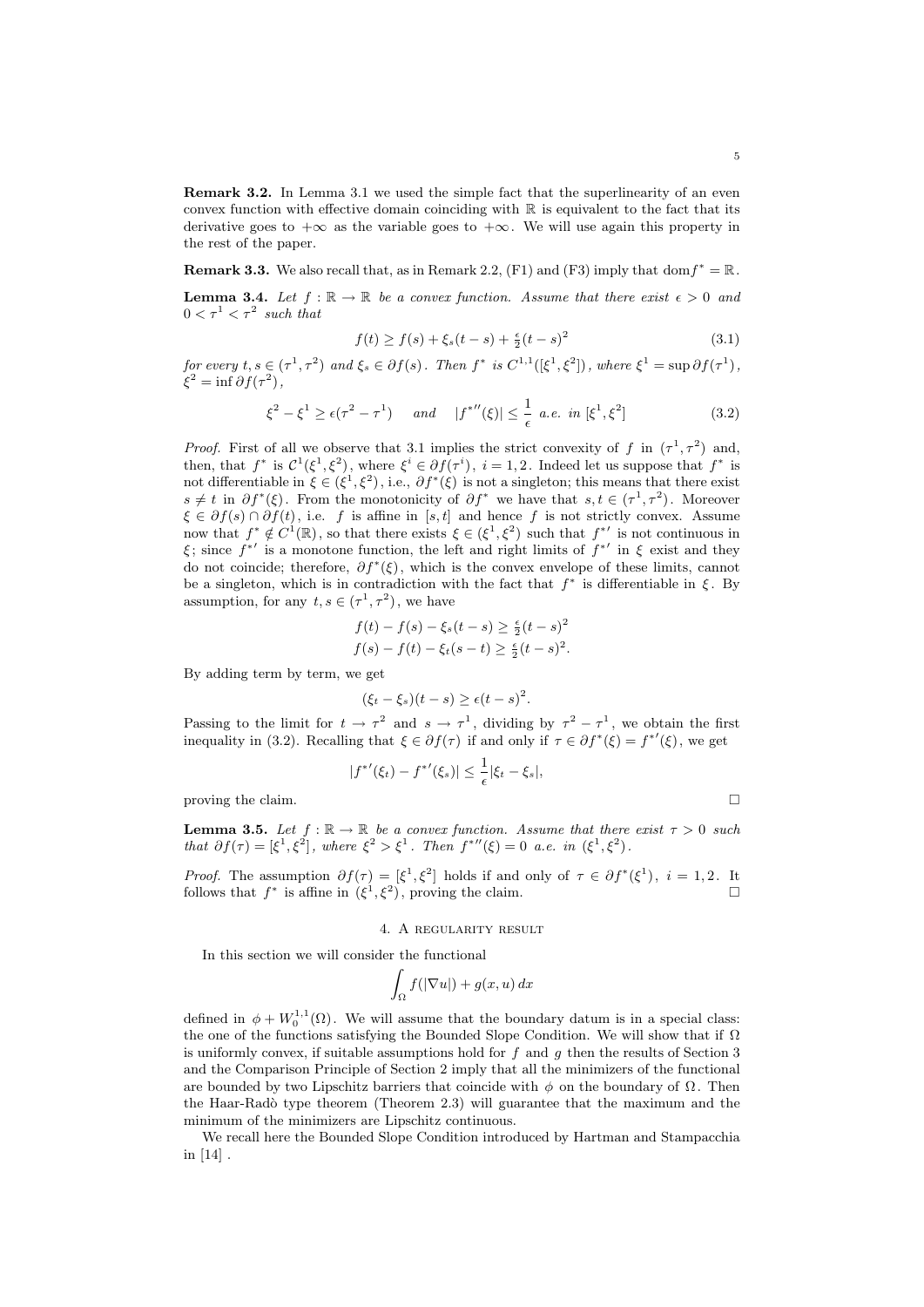**Definition 4.1** (BSC). The function  $\phi$  satisfies the *Bounded Slope Condition* of rank  $M \geq 0$  if for every  $\gamma \in \partial\Omega$  there exist  $z_{\gamma}^-, z_{\gamma}^+ \in \mathbb{R}^n$  and  $M \in \mathbb{R}$  such that

$$
\forall \gamma' \in \partial \Omega \quad \phi(\gamma) + z_{\gamma}^- \cdot (\gamma' - \gamma) \le \phi(\gamma')
$$
\n(4.1)

$$
\forall \gamma' \in \partial \Omega \quad \phi(\gamma) + z_{\gamma}^{+} \cdot (\gamma' - \gamma) \ge \phi(\gamma')
$$
\n(4.2)

and  $|z_{\gamma}^{\pm}| \leq M$  for every  $\gamma \in \partial \Omega$ .

**Remark 4.2.** The (BSC) implies that  $\phi$  is Lipschitz of rank M. Moreover it forces  $\Omega$ to be convex, unless  $\phi$  is affine. Necessary and sufficient conditions to the (BSC) are studied, respectively in [13] and [21].

In this section we will use the following set of assumptions on f, g and  $\Omega$ . We assume that  $f$  satisfies either

- (F4) for every  $k \in \mathbb{N}$  there exist  $\epsilon_k > 0$  and  $\tau_k^i > k$ ,  $i = 1, 2$  such that
	- (i)  $f(t) \ge f(s) + \xi_s(t-s) + \frac{\epsilon_k}{2}(t-s)^2$  for every  $t, s \in (\tau_k^1, \tau_k^2)$  and  $\xi_s \in \partial f(s)$ (ii)  $\lim_k \epsilon_k(\tau_k^2 - \tau_k^1) = \lambda > 0$
	- (iii)  $\lim_{k \to +\infty} \frac{1}{\epsilon_k(\tau)}$  $\frac{1}{\epsilon_k(\tau_k^1)^3} = 0$

or

(F5) for every  $k \in \mathbb{N}$  there exist  $\tau_k > k$  such that

- (i)  $\partial f(\tau_k) = [\xi_k^1, \xi_k^2]$
- (ii)  $\lim_{k \to +\infty} \xi_k^2 \xi_k^1 = \lambda > 0.$

The function  $\alpha$  is assumed to satisfy

- (G1) g is Lipschitz continuous in the second variable, with Lipschitz constant equal to  $\alpha$ , i.e.:  $|g(x, u_1) - g(x, u_2)| \leq \alpha |u_1 - u_2|$  for every  $x \in \Omega$  and  $u_1, u_2 \in \mathbb{R}$
- (G2)  $g: \mathbb{R}^n \times \mathbb{R} \to \mathbb{R}$  is measurable and convex in the second variable. Denoting by  $g_v^+$  the right derivative of g with respect to the second variable, we assume that there exists a positive constant  $K$  such that

 $\forall x, y \in \mathbb{R}^n, \forall u, v \in \mathbb{R} \quad v \geq u + K|y - x| \Rightarrow g_v^+(y, v) \geq g_v^+(x, u).$ 

We consider a R-uniformly convex open bounded subset  $\Omega$  of  $\mathbb{R}^n$ , where R-uniformly convex means that for every  $\gamma \in \partial\Omega$  there exists  $b_{\gamma} \in \mathbb{R}^n$  with  $|b_{\gamma}| = 1$  such that

$$
R b_{\gamma} \cdot (\gamma' - \gamma) \ge \frac{1}{2} |\gamma' - \gamma|^2, \tag{4.3}
$$

As we previously recalled, in our setting, the existence of a solution of the minimum problem

$$
\min_{v \in \phi + W_0^{1,1}(\Omega)} \int_{\Omega} \left[ f(|\nabla v|) + g(x,v) \right] dx,
$$

follows by the Direct Method of the Calculus of Variations.

The following theorem states the existence of Lipschitz barriers that coincide with the boundary datum on the boundary of  $\Omega$ .

**Theorem 4.3.** Assume that f satisfies hypotheses  $(F1)-(F3)$  and either  $(F4)$  or  $(F5)$ . Let g satisfy assumption  $(G1)$ . Let u be a minimizer of the functional

$$
\int_{\Omega} \left[ f(|\nabla v|) + g(x, v) \right] dx \quad v \in \phi + W_0^{1,1}(\Omega)
$$

where  $\Omega$  is an open bonded R-uniformly convex set and  $\phi : \Omega \to \mathbb{R}$  satisfies the (BSC) with rank M. Then there exist  $\ell^+, \ell^- : \overline{\Omega} \to \mathbb{R}$ , both Lipschitz of rank  $L = L(R, f, M)$ , such that

$$
\ell^-(\gamma) = \phi(\gamma) = \ell^+(\gamma) \quad \text{for every } \gamma \in \partial\Omega
$$

and

$$
\ell^-(x) \le u(x) \le \ell^+(x) \quad \text{for almost every } x \in \Omega.
$$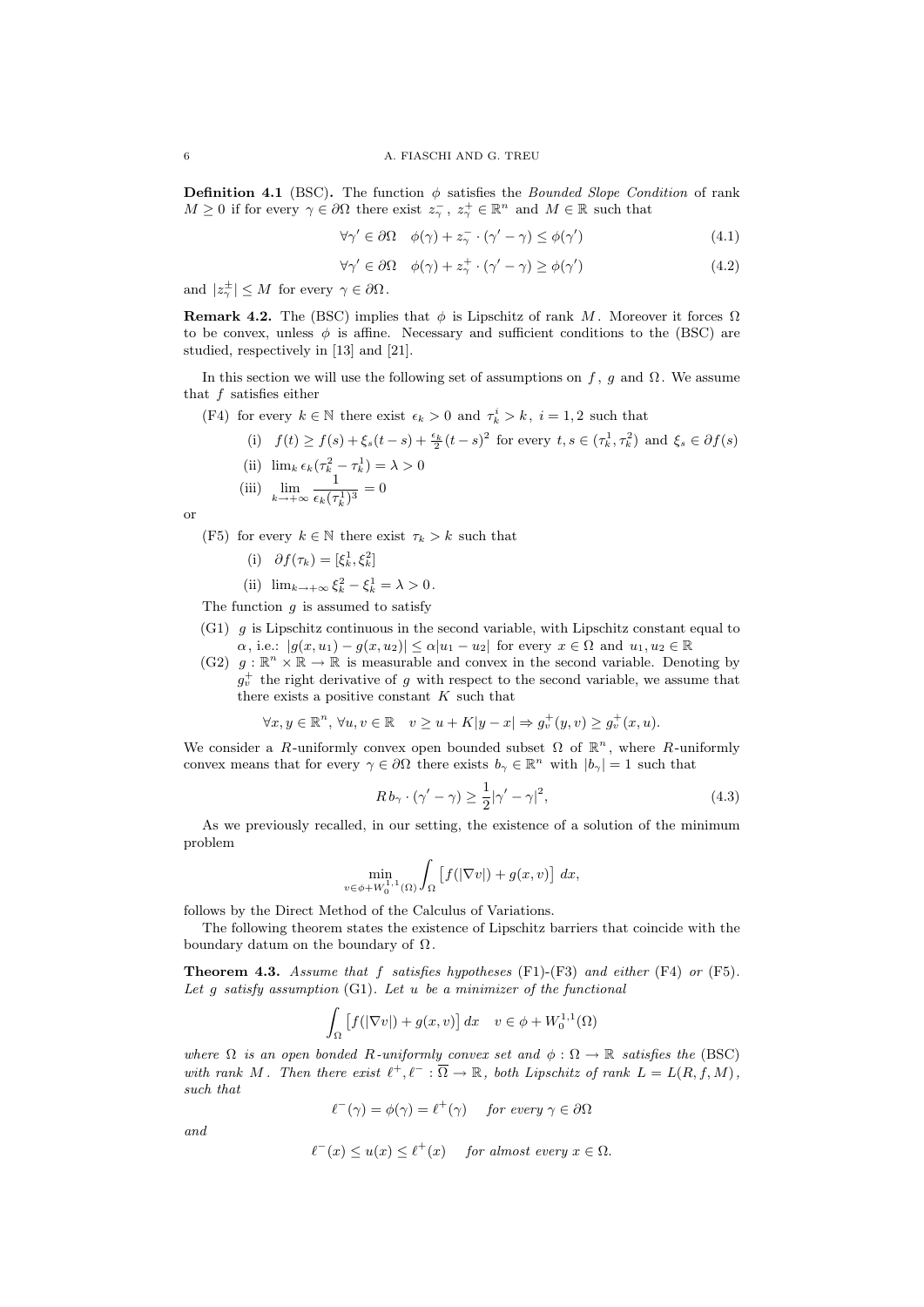*Proof.* It is sufficient to construct the function  $\ell^-$ , the construction of  $\ell^+$  going on exactly in the same way.

We fix a point  $\gamma \in \partial\Omega$  and we consider also the vector  $z_{\gamma}$  involved in the definition of the (BSC) at the point  $\gamma$ . The proof of the theorem will be achieved when we will have shown that there exist  $x_{\gamma}$ ,  $c_{\gamma}$ , such that the set

$$
\Omega_{x_{\gamma},c_{\gamma}} := \left\{ x \in \mathbb{R}^n : \frac{n}{\alpha} f^* \left( \frac{\alpha}{n} |x - x_{\gamma}| \right) + c_{\gamma} - z_{\gamma}^- \cdot (x - \gamma) - \phi(\gamma) < 0 \right\}
$$

contains  $\Omega$  and  $\gamma \in \partial \Omega_{x_{\gamma},c_{\gamma}} \cap \partial \Omega$ . In fact, by this last property, we have immediately that

$$
l_{x_{\gamma},c_{\gamma}}(x) := \frac{n}{\alpha} f^* \left( \frac{\alpha}{n} |x - x_{\gamma}| \right) + c_{\gamma} \leq z_{\gamma}^- \cdot (x - \gamma) + \phi(\gamma) \leq \phi(x)
$$

for any  $x \in \partial \Omega$ . The Comparison Principle (2.4) then implies that

$$
l_{x_{\gamma},c_{\gamma}}(x) \leq z_{\gamma}^{-} \cdot (x - \gamma) + \phi(\gamma) \leq u(x)
$$
 a.e. on  $\Omega$ .

We get the result simply by defining

$$
\ell^-(x) = \sup_{\gamma \in \partial \Omega} l_{x_\gamma, c_\gamma}(x).
$$

We divide the proof in several steps.

STEP 1. In this step we state some properties of the auxiliary domain defined as follows: fix  $a \in \mathbb{R}^n$ ,  $b > 0$  and let

$$
\Omega_b := \{ x \in \mathbb{R}^n : \frac{n}{\alpha} f^*(\frac{\alpha}{n}|x|) - a \cdot x - b < 0 \}
$$

Whenever we assume that (F1) and (F2) hold, Lemma 3.1 implies that  $\Omega_b$  is bounded for every b and that, for  $b > 0$ , 0 is contained in its interior. Moreover, by the continuity of  $f^*$  there exist  $x_{1,b}$ ,  $x_{2,b}$  in the set  $\partial\Omega_b = \{x \in \mathbb{R}^n : \frac{n}{\alpha} f^*(\frac{\alpha}{n}|x|) - a \cdot x - b = 0\}$ such that  $\frac{n}{\alpha} f^*(\frac{\alpha}{n}|x_{1,b}|) \leq \frac{n}{\alpha} f^*(\frac{\alpha}{n}|x|) \leq \frac{n}{\alpha} f^*(\frac{\alpha}{n}|x_{2,b}|)$  for every  $x \in \partial\Omega_b$  and such that  $\overline{B}(0, |x_{1,b}|) \subset \Omega_b \subset B(0, |x_{2,b}|)$ . It is immediate to see that

$$
\lim_{b \to +\infty} |x_{1,b}| = +\infty \tag{4.4}
$$

Indeed, as in Remark 2.2, the superlinearity of f implies that dom  $f^* = \mathbb{R}$ ; hence  $\frac{n}{\alpha}f^*(\frac{\alpha}{n}|x|) - a \cdot x$  is bounded on every bounded set. This implies that if  $b \to +\infty$ , then  $|x| \to +\infty$  for  $x \in \partial\Omega_b$ ; in particular (4.4) holds true.

STEP 2. In this step we fix  $\gamma \in \partial\Omega$  and  $\eta$  a unit vector in the normal cone to  $\Omega$  in  $\gamma$ and we aim to select a special domain  $\Omega_{b_n}$ , for  $a = z_\gamma^-$ .

We first assume that (F4) holds. Let  $k \in \mathbb{N}$  be such that  $k > M \geq |z_{\gamma}^{-}|$  be fixed. Thanks to (4.4), we can choose  $\bar{b} > 0$  such that  $|x_{1,b}| > k$ , for every  $b > \bar{b}$ . According to assumption (i) of (F4), let  $\epsilon_k > 0$  and  $\tau_k^i > k$ ,  $i = 1, 2$  be such that  $f(t) \ge f(s)$  +  $\xi_s(t-s) + \frac{\epsilon_k}{2}(t-s)^2$  for every  $t, s \in (\tau_k^1, \tau_k^2)$  and  $\xi_s \in \partial f(s)$ . We notice that, thanks to assumption (F.3), we can also assume that  $\xi_s > k$  and  $\xi_s > |x_{2,\bar{b}}|$  for any  $\xi_s \in \partial f(s)$ ,  $s \in [\tau_k^1, \tau_k^2]$ . By Lemma 3.4, the function  $f^*$  is  $C^{1,1}(\xi_k^1, \xi_k^2)$ , where  $\xi_k^i \in \partial f(\tau_k^i)$ ,  $i = 1, 2$ , and  $|f^{*}(\xi)| \leq \frac{1}{\epsilon_k}$  for a.e.  $\xi \in (\xi_k^1, \xi_k^2)$ . In the case where (F5) holds, we immediately obtain that  $f^*$  is in  $\mathcal{C}^2(\xi_k^1, \xi_k^2)$  and  $f^{*\prime\prime} = 0$  in  $(\xi_k^1, \xi_k^2)$ . In both cases we choose now  $\frac{\alpha}{n}|\xi_k| = \frac{\xi_k^1 + \xi_k^2}{2}$  and we observe that

$$
f^{*\prime}\left(\frac{\alpha}{n}|\xi_k|\right) \quad =: \quad \tau_k \ge \tau_k^1 > k > M > |z_\gamma^-|,\tag{4.5}
$$

$$
\frac{\alpha}{n}|\xi_k| \quad > \quad |x_{2,\bar{b}}|.\tag{4.6}
$$

We prove now that there exist  $x_{\eta} \in \mathbb{R}^n$  and  $b_{\eta} \in \mathbb{R}$  such that  $|x_{\eta}| = |\xi_k|$ ,

$$
\frac{n}{\alpha} f^* \left( \frac{\alpha}{n} |\xi_k| \right) - z_\gamma^- \cdot x_\eta - b_\eta = 0, \quad \text{i.e. } x_\eta \in \partial \Omega_{b_\eta},\tag{4.7}
$$

and  $f^{*'}(\frac{\alpha}{n}|x_{\eta}|)\frac{x_{\eta}}{|x_{\eta}|}-z_{\gamma}^{-}=\lambda\eta$  for some  $\lambda\neq 0$ ; i.e., the outward normal to  $\partial\Omega_{b_{\eta}}$  in  $x_{\eta}$  is parallel to  $\eta$ .

First of all we observe that the estimate (4.5) guarantees the existence of a one-to-one correspondence between  $S^{n-1}$  and  $f^{*'}(\frac{\alpha}{n}|\xi_k|)S^{n-1} - z_\gamma^-$ . Therefore, for every  $\eta \in S^{n-1}$ ,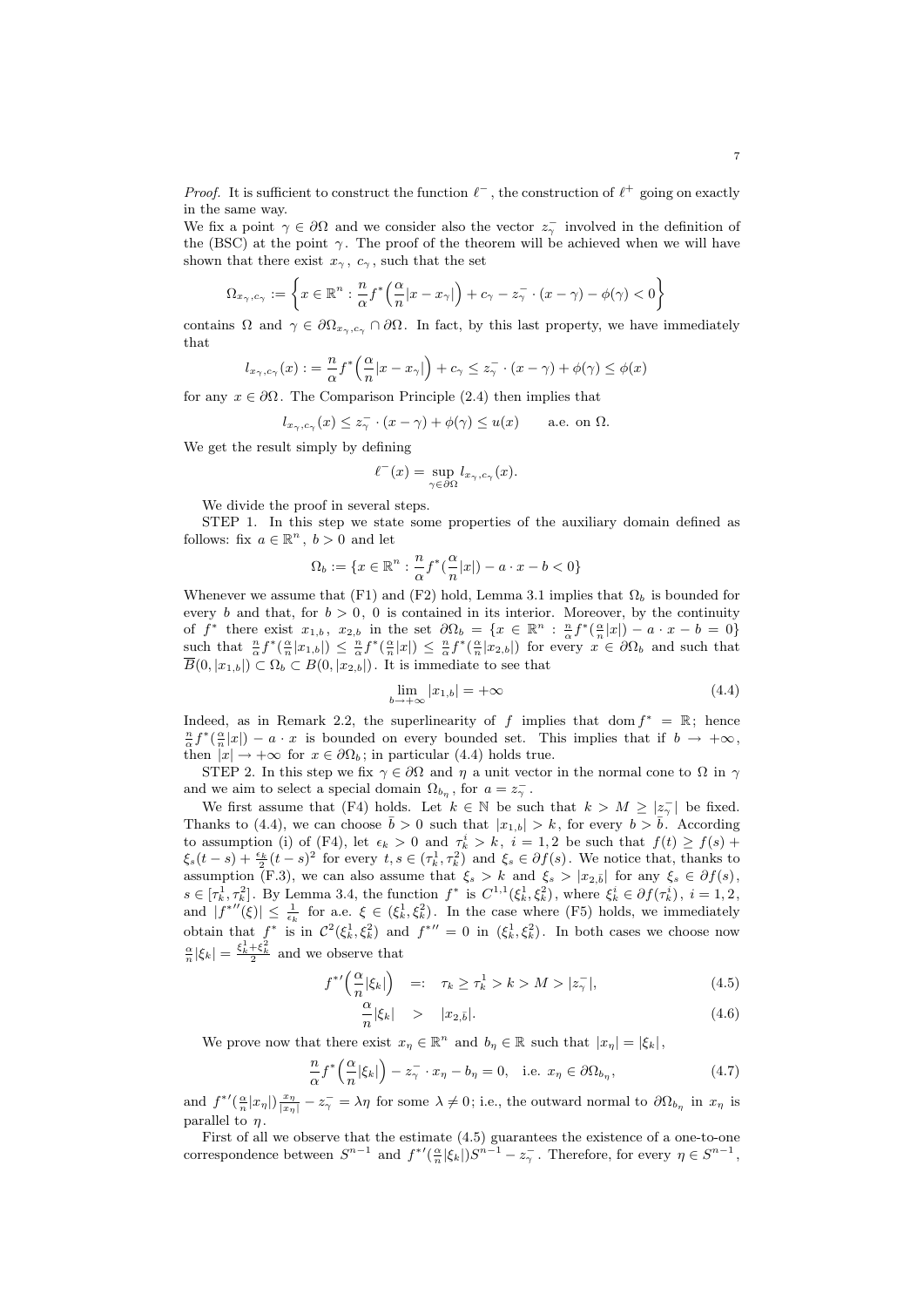there exists a unique  $\nu_{\eta} \in S^{n-1}$  such that  $f^{*'}(\frac{\alpha}{n}|\xi_k|)\nu_{\eta} - z_{\gamma} = \lambda \eta$ , for a suitable  $\lambda > 0$ . Hence, let us define  $b_n$  by

$$
b_{\eta} := \frac{n}{\alpha} f^* \left( \frac{\alpha}{n} |\xi_k| \right) - z_{\gamma}^- \cdot \nu_{\eta} |\xi_k|.
$$

We consider now  $\Omega_{b_{\eta}} := \{x \in \mathbb{R}^n : \frac{n}{\alpha} f^*(\frac{\alpha}{n}|x|) - z_\gamma^- \cdot x - b_\eta \leq 0\}$ ; we have that  $\nu_\eta |\xi_k| \in \partial \Omega_{b_\eta}$ by definition of  $b_{\eta}$  and  $\partial\Omega_{b_{\eta}}$  is  $C^1$  in a neighborhood of  $\nu_{\eta}|\xi_k|$ . Then the outward normal to  $\partial \Omega_{b_{\eta}}$  in  $\nu_{\eta}|\xi_k|$  is parallel to

$$
f^{*\prime}\left(\frac{\alpha}{n}|\nu_{\eta}||\xi_k|\right)\frac{\nu_{\eta}|\xi_k|}{|\xi_k|}-z_{\gamma}^{-}=f^{*\prime}\left(\frac{\alpha}{n}|\xi_k|\right)\nu_{\eta}-z_{\gamma}^{-}=\lambda\eta.
$$

This proves that  $\nu_n|\xi_k|$  is the point  $x_n$  we were looking for.

By the implicit function theorem we also infer that there exists a neighborhood of the point  $x_{\eta}$  in which  $\partial\Omega_{b_{\eta}} = \{x \in \mathbb{R}^n : f^*(\frac{\alpha}{n}|x|) - z_{\gamma}^- \cdot x - b_{\eta} = 0\}$  is at least  $\mathcal{C}^{1,1}$ .

We notice that  $|x_{1,b_{\eta}}| > k$ , because  $b_{\eta} > \bar{b}$  by (4.6).

STEP 3. We are interested in proving that, for  $k$  sufficiently large, we can find a ball of radius R contained in  $\Omega_{b_{\eta}}$  that touches  $\partial\Omega_{b_{\eta}}$  in  $x_{\eta}$ . To reach this aim in this step we compute the principal curvatures of  $\partial\Omega_{b_n}$  in the neighborhood of  $x_n$ .

We can estimate the principal curvatures of  $\partial\Omega_{b_{\eta}}$  in almost every point  $x \in \partial\Omega_{b_{\eta}}$  such that  $\xi_k^1 \leq \frac{\alpha}{n}|x| \leq \xi_k^2$ . Each principal curvature is less or equal to the greater eigenvalue of the Hessian matrix of the implicit function  $\psi$  defined by (4.7) and it can be estimated by the norm of the matrix itself. This means to estimate

$$
\frac{\partial_{ij}\psi(\hat{x})}{(1+|\nabla\psi(\hat{x})|^2)^{3/2}},
$$

for  $i, j = 1, \ldots, n-1$ , where we have assumed, without loss of generality, that the ncomponent  $x_n$  of the vector x is implicitly defined with respect to the first  $n-1$  components  $\hat{x} := (x_1, x_2, \ldots, x_{n-1}).$ 

From now on, to simplify the notations, we drop the indices  $\eta$  and  $\gamma$  and we denote by F the function  $F(x) = \frac{n}{\alpha} f^*(\frac{\alpha}{n}|x|) - z \cdot x - b$ . It follows, again by the implicit function theorem, that, for  $\mathcal{H}^{n-1}$ -a.e.  $\hat{x} \in \mathbb{R}^{n-1}$ 

$$
\frac{\partial_{ij}\psi}{(1+|\nabla\psi|^2)^{3/2}} = \frac{-\partial_{ij}F(\partial_nF)^2 + \partial_{in}F\partial_jF\partial_nF + \partial_{jn}F\partial_iF\partial_nF - \partial_{nn}F\partial_iF\partial_jF}{|\nabla F|^3}
$$
(4.8)

with F and its derivative computed in the point  $x = (\hat{x}, \psi(\hat{x}))$ . Hence, we obtain that (4.8) is equal to

$$
= \left( (f^{*})^{2} \left( \frac{\alpha}{n} |x| \right) - 2 f^{*} \left( \frac{\alpha}{n} |x| \right) \frac{zx}{|x|} + |z|^{2} \right)^{-3/2}
$$
  
\n
$$
\cdot \left\{ \left[ -\frac{\alpha}{n} f^{*} \left( \frac{\alpha}{n} |x| \right) \frac{x_{i} x_{j}}{|x|^{2}} + f^{*} \left( \frac{\alpha}{n} |x| \right) \frac{x_{i} x_{j}}{|x|^{3}} \right] \cdot \left[ f^{*} \left( \frac{\alpha}{n} |x| \right) \frac{x_{n}}{|x|} - z_{n} \right]^{2}
$$
  
\n
$$
+ \left[ \frac{\alpha}{n} f^{*} \left( \frac{\alpha}{n} |x| \right) \frac{x_{i} x_{n}}{|x|^{2}} - f^{*} \left( \frac{\alpha}{n} |x| \right) \frac{x_{i} x_{n}}{|x|^{3}} \right] \cdot \left[ f^{*} \left( \frac{\alpha}{n} |x| \right) \frac{x_{j}}{|x|} - z_{j} \right] \left[ f^{*} \left( \frac{\alpha}{n} |x| \right) \frac{x_{n}}{|x|} - z_{n} \right]
$$
  
\n
$$
+ \left[ \frac{\alpha}{n} f^{*} \left( \frac{\alpha}{n} |x| \right) \frac{x_{j} x_{n}}{|x|^{2}} - f^{*} \left( \frac{\alpha}{n} |x| \right) \frac{x_{j} x_{n}}{|x|^{3}} \right] \cdot \left[ f^{*} \left( \frac{\alpha}{n} |x| \right) \frac{x_{i}}{|x|} - z_{i} \right] \left[ f^{*} \left( \frac{\alpha}{n} |x| \right) \frac{x_{n}}{|x|} - z_{n} \right]
$$
  
\n
$$
+ \left[ -\frac{\alpha}{n} f^{*} \left( \frac{\alpha}{n} |x| \right) \frac{x_{n}^{2}}{|x|^{2}} - f^{*} \left( \frac{\alpha}{n} |x| \right) \frac{|x|^{2} - x_{n}^{2}}{|x|^{3}} \right] \cdot \left[ f^{*} \left( \frac{\alpha}{n} |x| \right) \frac{x_{i}}{|x|} - z_{i} \right]
$$
  
\n
$$
\cdot \left[ f^{*} \left( \frac
$$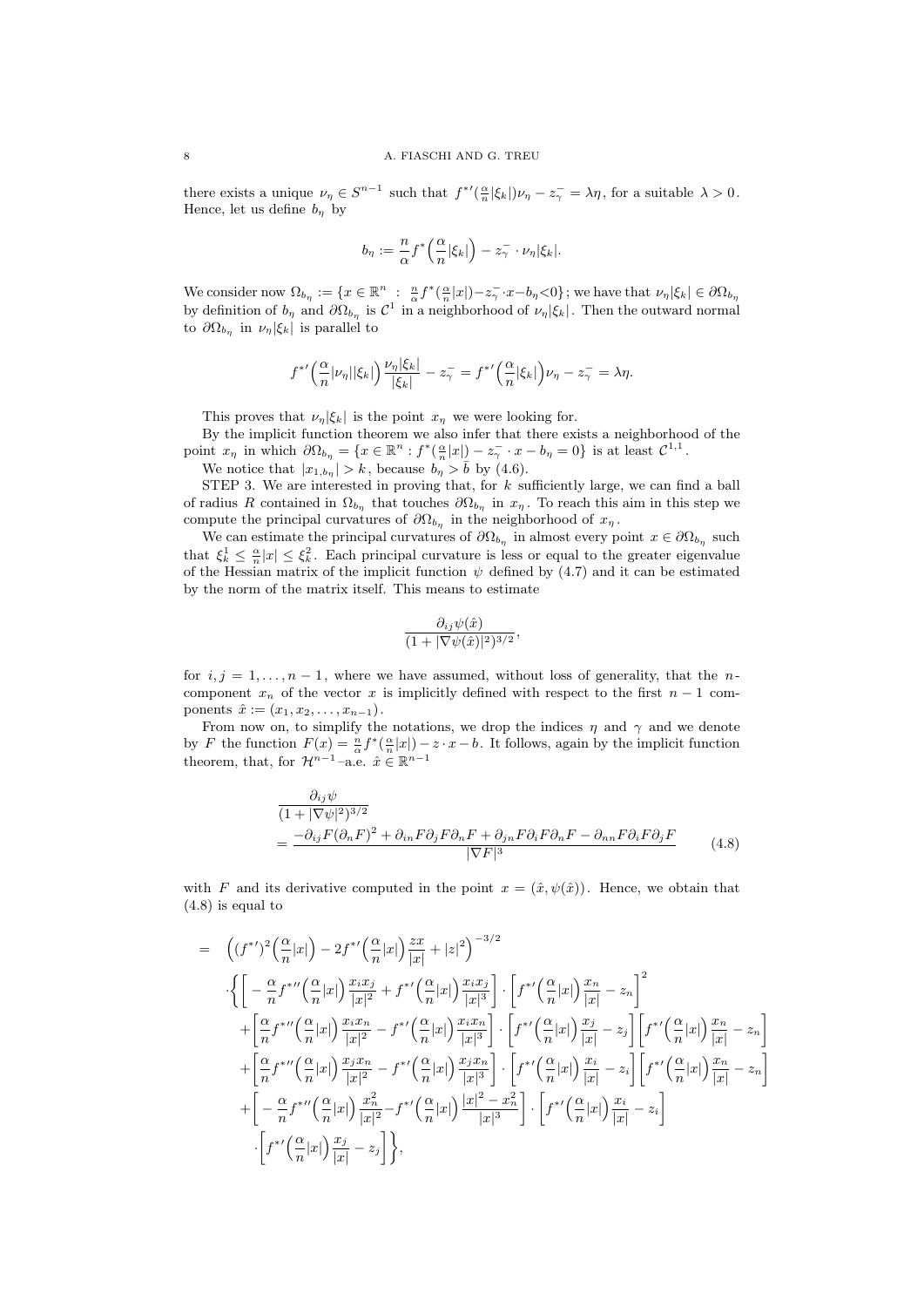with  $(x_1, \ldots, x_{n-1}) = \hat{x}$  and  $x_n = \psi(\hat{x})$ . By computation, it follows that

$$
\left| \frac{\partial_{ij}\psi(\hat{x})}{(1+|\nabla\psi(\hat{x})|^2)^{3/2}} \right| \leq
$$
\n
$$
\leq \left[ \alpha f^{* \prime \prime} \left( \frac{\alpha}{n} |x| \right) |z|^2 + \frac{(f^{* \prime})^3 \left( \frac{\alpha}{n} |x| \right) n}{|x|} + \frac{(f^{* \prime})^2 \left( \frac{\alpha}{n} |x| \right) n |z|}{|x|} + \frac{f^{* \prime} \left( \frac{\alpha}{n} |x| \right) n |z|^2}{|x|} \right]
$$
\n
$$
\cdot \left| f^{* \prime} \left( \frac{\alpha}{n} |x| \right) \frac{x}{|x|} - z \right|^{-3}
$$

In the case where (F4) holds we use Lemma 3.4 to estimate

$$
\left[\alpha f^{*} \left( \frac{\alpha}{n} |x| \right) |z|^2 \right] \left| f^{*} \left( \frac{\alpha}{n} |x| \right) \frac{x}{|x|} - z \right|^{-3} \leq C \frac{1}{\epsilon_k (\tau_k^1)^3}
$$

for a suitable constant  $C$ . In the other case

$$
\[\alpha f^{*} \left( \frac{\alpha}{n} |x| \right) |z|^2\] \left| f^{*} \left( \frac{\alpha}{n} |x| \right) \frac{x}{|x|} - z \right|^{-3} = 0
$$

Lemma 3.1 implies also that

 $|x|$ 

$$
\lim_{|\to +\infty} \quad \frac{1}{|x|} \left[ (f^{*})^3 \left( \frac{\alpha}{n} |x| \right) n + (f^{*})^2 \left( \frac{\alpha}{n} |x| \right) n |z| + f^{*} \left( \frac{\alpha}{n} |x| \right) n |z|^2 \right]
$$
\n
$$
\cdot \left| f^{*} \left( \frac{\alpha}{n} |x| \right) \frac{x}{|x|} - z \right|^{-3} = 0.
$$

Therefore, under either assumption (iii) of  $(F4)$  or (i) of  $(F5)$ , we can choose k such that all the principal curvatures of  $\partial\Omega_{b_n} \cap \{x \in \mathbb{R}^n : \xi_k^1 \leq \frac{\alpha}{n}|x| \leq \xi_k^2\}$  are bounded by a constant  $\frac{1}{R_k}$  less then  $\frac{1}{R}$ . This implies that, for k sufficiently large, the ball  $B(x_n - R\eta, R)$  contains  $x_n$  in its boundary and is "locally" included in  $\Omega_{b\eta}$ : this means that  $U_{x_{\eta}} \cap B(x_{\eta} - R\eta, R) \subseteq U_{x_{\eta}} \cap \Omega_{b_{\eta}}$ , for a suitable neighborhood  $U_{x_{\eta}}$  of  $x_{\eta}$ .

STEP 4. Now, in the next three steps we want to show that, for  $k$  sufficiently large, the ball  $B(x_n - R\eta, R)$  is entirely contained in  $\Omega_{b_n}$ . In the present step and in the next one, we suppose that  $\partial \Omega_{b_{\eta}}$  is globally  $\mathcal{C}^{1,1}$ , and we want to compute the norm of the points of  $\partial\Omega_{b_{\eta}}$  in a suitable neighborhood of  $x_{\eta}$ . First of all, we recall that, given a function  $\psi : \mathbb{R}^{n-1} \to \mathbb{R}$ , such that  $\psi(0) = 0$ ,  $\nabla \psi(0) = 0$ , and  $\psi \in C^{1,1}(B(0,\delta))$ , with the absolute value of the curvature almost everywhere bounded by  $1/R_k > 0$ , an easy computation shows that

$$
|\psi(\zeta)| \le R_k - \sqrt{R_k^2 - \delta^2},\tag{4.9}
$$

for  $|\zeta| \leq \delta$ . We can assume without loss of generality that the system of coordinates x in  $\mathbb{R}^n$  is such that the tangent plane  $\rho$  to  $B(0, |x_\eta|)$  in  $x_\eta$  is  $\{x = (x_1, \ldots, x_n) \in \mathbb{R}^n$ :  $x_n = x_{\eta_n}$ , so that  $|x_{\eta}| = |x_{\eta_n}|$ . Now we fix the tangent plane  $\pi$  to  $\partial\Omega_{b_{\eta}}$  in  $x_{\eta}$ . We consider a new system of coordinates  $(\zeta, t)$ ,  $\zeta \in \mathbb{R}^{n-1}$ ,  $t \in \mathbb{R}$ , such that the plane  $\pi$  is the set  $\{(\zeta, t): t = 0\}, x_{\eta}$  corresponds to  $(\zeta, t) = 0$ , and  $\partial\Omega_{b_{\eta}}$  is the graph of a function  $\psi: A \subseteq \mathbb{R}^{n-1} \to \mathbb{R}$ , for a suitable open set A. We denote by  $T: \mathbb{R}^n \to \mathbb{R}^n$  the change of variables that brings back  $(\zeta, t)$  into x. We have

$$
|T(\zeta, \psi(\zeta)) - T(\zeta, 0)| \le R_k - \sqrt{R_k^2 - \delta^2} \quad \text{for every } |\zeta| \le \delta,
$$
 (4.10)

by (4.9), using the curvature estimate of the previous step. Then, we have

$$
\left| (T(\zeta, 0)_1, \dots, T(\zeta, 0)_{n-1}, x_{\eta_n}) \right|
$$
  
 
$$
- \left( T(\zeta, 0)_1, \dots, T(\zeta, 0)_{n-1}, \text{sign } x_{\eta_n} \sqrt{|x_\eta|^2 - T(\zeta, 0)_1^2 + \dots - T(\zeta, 0)_{n-1}^2} \right) \right|
$$
  
\n
$$
\leq |x_\eta| - \sqrt{|x_\eta|^2 - \delta^2} \quad \text{for } |\zeta| \leq \delta.
$$
 (4.11)

We also have

$$
|T(\zeta,0) - (T(\zeta,0)_1,\ldots,T(\zeta,0)_{n-1},x_{\eta_n})| \le \delta \sin \theta_\eta, \quad \text{for } |\zeta| \le \delta,
$$
 (4.12)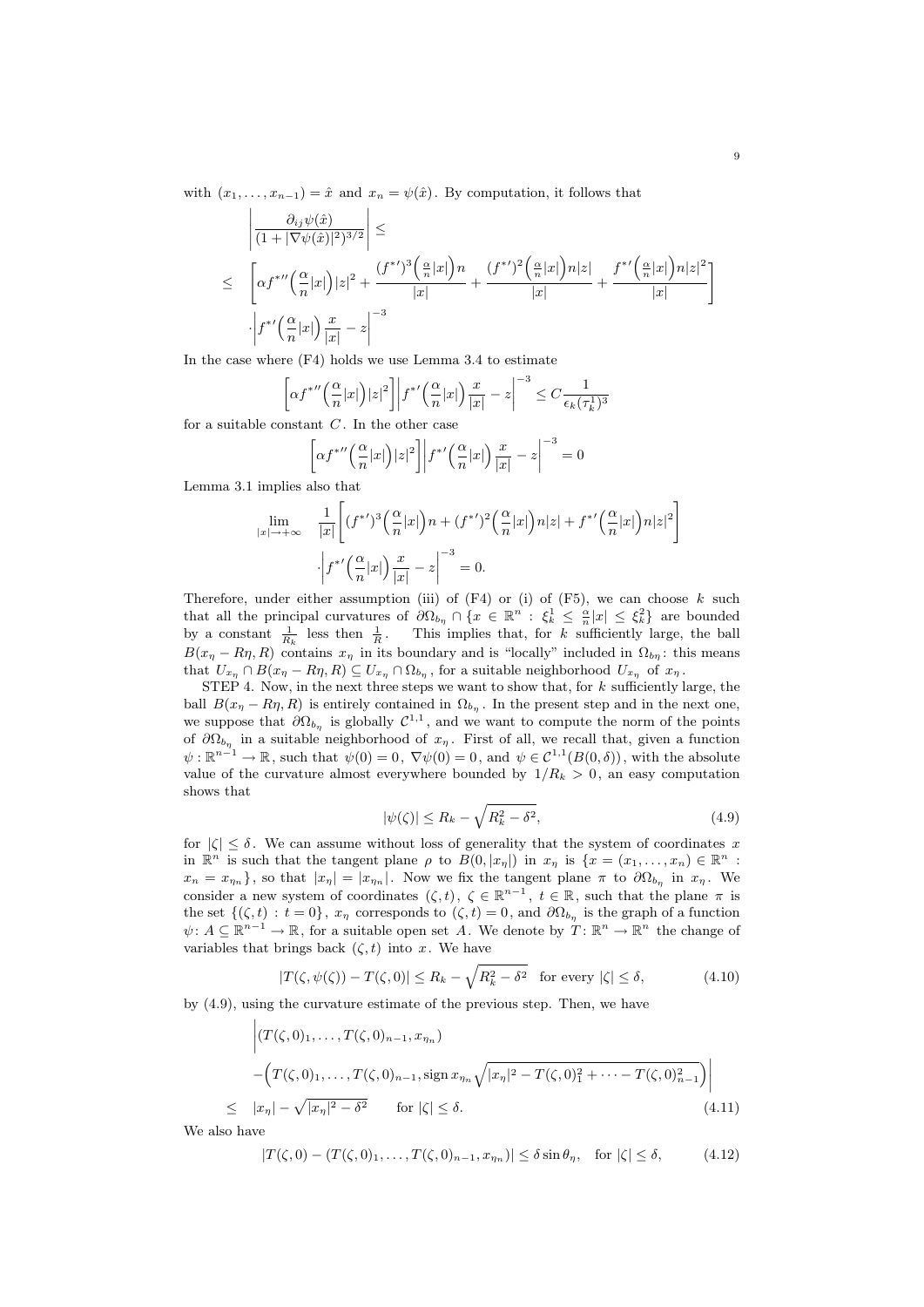where  $\theta_{\eta}$  is the angle between the planes  $\pi$  and  $\rho$ . We observe that  $\theta_{\eta}$  is also the angle between the normal directions to  $\pi$  and  $\rho$ ,  $\eta$  and  $x_{\eta}/|x_{\eta}|$  respectively. We recall that  $|x_{1,b_{\eta}}|$  and  $|x_{2,b_{\eta}}|$  are the points of  $\partial\Omega_{b_{\eta}}$  such that  $\frac{n}{\alpha}f^*(\frac{\alpha}{n}|x_{1,b_{\eta}}|) \leq \frac{n}{\alpha}f^*(\frac{\alpha}{n}|x|) \leq$  $\frac{n}{\alpha}f^*(\frac{\alpha}{n}|x_{2,b_{\eta}}|)$  for every  $x \in \partial\Omega_{b_{\eta}}$ . The set  $\overline{\Omega}_{b_{\eta}}$  contains  $\overline{co}(x_{\eta}, B(0, |x_{1,b_{\eta}}|))$  so that the normal cone to  $\overline{co}(x_n, B(0, |x_{1,b_n}|))$  contains the normal to  $\Omega_{b_n}$  in  $x_n$ , i.e. the angle  $\theta_n$ between  $\eta$  and  $\frac{x_{\eta}}{|x_{\eta}|}$  satisfies

$$
\theta_{\eta} = \arccos \eta \cdot \frac{x_{\eta}}{|x_{\eta}|} \le \arcsin \Big( \sup_{|x_{1,b_{\eta}}| < |x| < |x_{2,b_{\eta}}|} \inf_{y \in B(0,|x_{1,b_{\eta}}|)} \frac{x-y}{|x-y|} \cdot \frac{x}{|x|} \Big). \tag{4.13}
$$

So that we obtain

$$
|T(\zeta, 0) - (T(\zeta, 0)_1, \dots, T(\zeta, 0)_{n-1}, x_{\eta_n})|
$$
  
\n
$$
\leq \delta \Big( \sup_{|x_{1,b\eta}| < |x| < |x_{2,b\eta}|} \inf_{y \in B(0, |x_{1,b\eta}|)} \frac{x - y}{|x - y|} \cdot \frac{x}{|x|} \Big). \tag{4.14}
$$

Hence, we can conclude that

$$
\left|T(\zeta, \psi(\zeta))\right| - |x_{\eta}|\right|
$$
\n
$$
\leq \left|T(\zeta, \psi(\zeta)) - \left(T(\zeta, 0)_{1}, \dots, T(\zeta, 0)_{n-1}, \text{sign}\,x_{\eta_{n}}\sqrt{|x_{\eta}|^{2} - T(\zeta, 0)_{1}^{2} + \dots - T(\zeta, 0)_{n-1}^{2}}\right)\right|
$$
\n
$$
\leq R_{k} - \sqrt{R_{k}^{2} - \delta^{2}} + |x_{\eta}| - \sqrt{|x_{\eta}|^{2} - \delta^{2}}
$$
\n
$$
+ \delta \left(\sup_{|x_{1, b_{\eta}}| < |x_{2, b_{\eta}}|} \inf_{y \in B(0, |x_{1, b_{\eta}}|)} \frac{x - y}{|x - y|} \cdot \frac{x}{|x|}\right). \tag{4.15}
$$

STEP 5. In this step we show that fixed  $\delta$ , by choosing k large enough (in particular  $k > R$ ) we can make the quantity in (4.15) as small as we want. In particular, for  $\delta > 4R$ (where  $R$  is the constant appearing in (4.3)), we can choose  $k$  such that the norm of the points of  $\partial\Omega_{b_\eta}$ ,  $T(\zeta, \psi(\zeta))$ , with  $|\zeta| \leq \delta$  is between  $|x_\eta| - \frac{\lambda}{4}$  and  $|x_\eta| + \frac{\lambda}{4}$  (where  $\lambda$  is the constant appearing in assumption (ii) of  $(F.4)$  and  $(F.5)$ ).

We denote by  $\Lambda_k$  the minimum between  $R_k$  and  $|x_{1,b_{\eta}}|$ . We recall that both are greater than R. We fix  $\delta > 4R$ . We want now to prove that we can choose k such that

$$
\delta\Big(\sup_{|x_{1,b_{\eta}}|<|x|<|x_{2,b_{\eta}}|} \inf_{y\in B(0,|x_{1,b_{\eta}}|)} \frac{x-y}{|x-y|} \cdot \frac{x}{|x|}\Big) \le \frac{\lambda}{8}
$$
\n(4.16)

and

$$
2|\Lambda_k - \sqrt{\Lambda_k^2 - \delta^2}| \le \frac{\lambda}{8} \tag{4.17}
$$

By the estimates in Step 3, we have  $\lim_{k\to\infty} R_k = +\infty$ . Hence,

$$
\lim_{k} 2|\Lambda_k - \sqrt{\Lambda_k^2 - \delta^2}| = 0.
$$

On the other hand, we remark that

$$
\inf_{y \in B(0, |x_{1,b}|)} \frac{x-y}{|x-y|} \cdot \frac{x}{|x|} = \sqrt{1 - \frac{|x_{1,b}|^2}{|x|^2}}
$$

and  $\sqrt{1 - \frac{|x_{1,b}|^2}{|x|^2}}$  $\frac{\sqrt{x_{1,b}|^2}}{|x|^2} \leq \sqrt{1 - \frac{|x_{1,b}|^2}{|x_{2,b}|^2}}$  $\frac{|x_{1,b}|^2}{|x_{2,b}|^2}$ . Therefore, if we prove that

$$
\lim_{b \to +\infty} \frac{|x_{2,b}| - |x_{1,b}|}{|x_{1,b}|} = 0
$$
\n(4.18)

we are done.

For every  $t > 0$  we identify  $\frac{n}{\alpha} f^*(\frac{\alpha}{n}t) =: \tilde{f}(t)$ . Then  $\tilde{f}$  is convex and satisfies assumption (F1) and (F2). By Lemma 3.1, recalling Remark 3.2,  $\lim_{t\to+\infty} \tilde{f}'(t) = +\infty$ . We can consider the inequality  $|x_{2,b}| - |x_{1,b}| \le |y_{2,b}| - |y_{1,b}|$  where

$$
|z_{\gamma}^-||y_{2,b}| + b = \tilde{f}'(|x_{1,b}|)(|y_{2,b}| - \tilde{f}^{-1}(b)) + b
$$
  

$$
-|z_{\gamma}^-||y_{1,b}| + b = \tilde{f}'(|x_{1,b}|)(|y_{1,b}| - \tilde{f}^{-1}(b)) + b
$$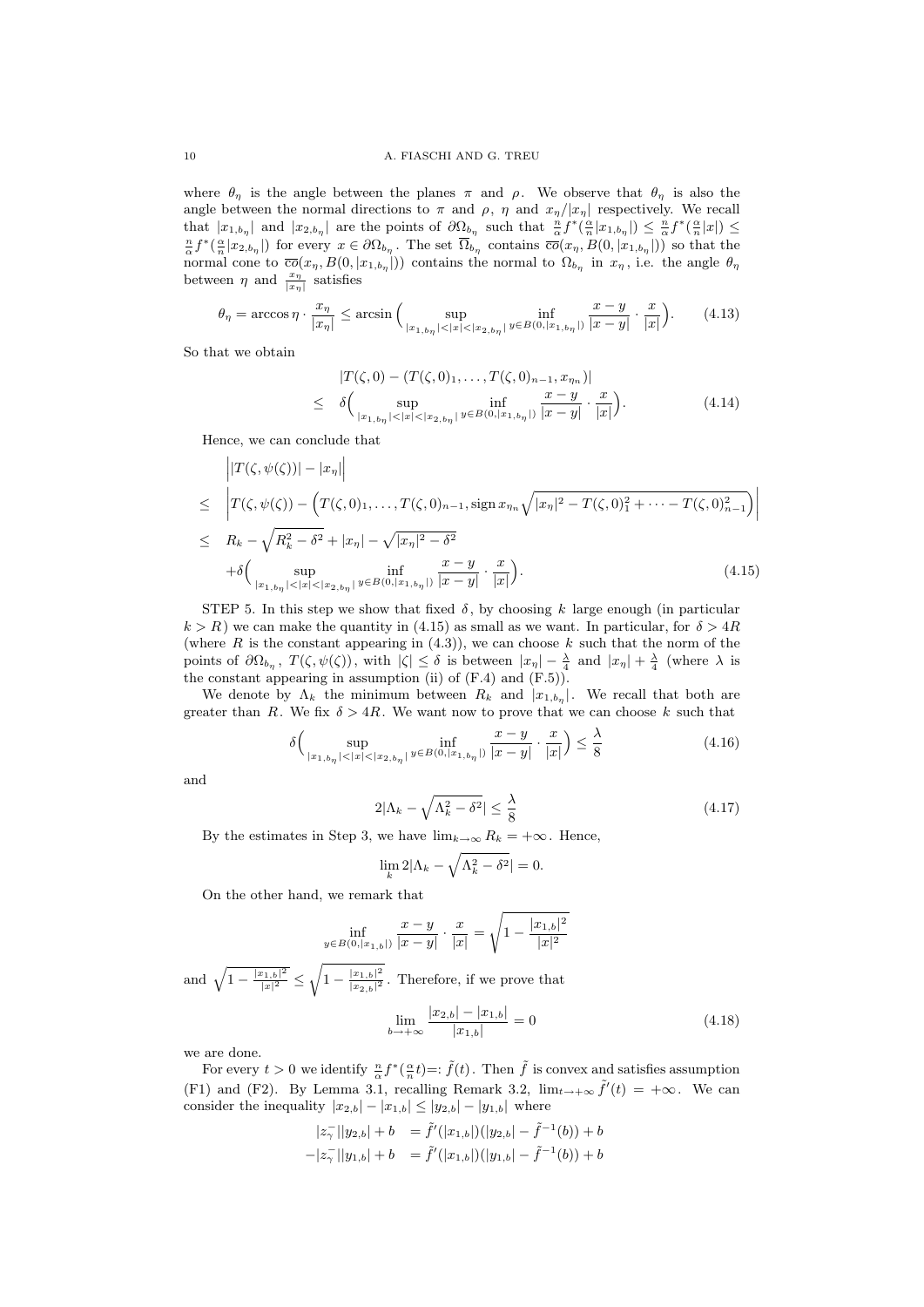so that  $|y_{2,b}| = \frac{\tilde{f}'(|x_{1,b}|) \tilde{f}^{-1}(b)}{\tilde{f}'(|x_{1,b}|) |\tilde{f}^{-1}|}$  $\frac{\tilde{f}'(|x_{1,b}|)\tilde{f}^{-1}(b)}{\tilde{f}'(|x_{1,b}|)-|z_{\gamma}^{-}|}$  and  $|y_{1,b}| = \frac{\tilde{f}'(|x_{1,b}|)\tilde{f}^{-1}(b)}{\tilde{f}'(|x_{1,b}|)+|z_{\gamma}^{-}|}$  $\frac{f'(|x_{1,b}|)f''(y)}{f'(|x_{1,b}|)+|z_{\gamma}^-|}$ . We have  $|x_{1,b}| \ge |y_{1,b}|$  and then  $\frac{\tilde{f}^{-1}(b)}{|x_{1,b}|} \leq \frac{\tilde{f}'(|x_{1,b}|)+|z_{\gamma}^{-}|}{\tilde{f}'(|x_{1,b}|)}$  $\frac{|x_{1,b}|+|z_{\gamma}^{-}|}{\tilde{f}'(|x_{1,b}|)}$  so that  $\lim_{b\to+\infty}\frac{\tilde{f}^{-1}(b)}{|x_{1,b}|}$  $\frac{f^{-1}(b)}{|x_{1,b}|}$  is finite; then we obtain

$$
\lim_{b \to +\infty} \frac{|x_{2,b}|-|x_{1,b}|}{|x_{1,b}|} \le \lim_{b \to +\infty} \frac{2|z_{\gamma}^-|\tilde{f}'(|x_{1,b}|)\tilde{f}^{-1}(b)}{|x_{1,b}|[(\tilde{f}'(|x_{1,b}|))^2-|z_{\gamma}^-|^2]} = 0.
$$

Therefore, we can conclude by putting together estimates (4.15), (4.16), and (4.17), that

$$
\left|T(\zeta, \psi(\zeta))\right| - |x_{\eta}|\right| = \left|T(\zeta, \psi(\zeta))\right| - \frac{n}{2\alpha}(\xi_k^1 + \xi_k^2)\right| \le \lambda/4, \text{ for } |\zeta| \le \delta. \tag{4.19}
$$

STEP 6.

In this step we conclude the proof of the existence of the ball of radius  $R$  contained in  $\Omega_{b_{\eta}}$  and touching  $\partial\Omega_{b_{\eta}}$  in  $x_{\eta}$ .

We recall that in Steps 4 and 5, we assumed  $\partial\Omega_{b_{\eta}}$  to be globally  $C^{1,1}$ . We already know that  $\partial\Omega_{b_{\eta}}$  is  $C^{1,1}$  near  $x_{\eta}$  by hypothesis (F.4) (i)/ (F.5)(i). Now, by choosing k sufficiently large, we can make  $\partial\Omega_{b_n}$  actually  $C^{1,1}$  at least in the points  $T(\zeta, \psi(\zeta))$ , for  $|\zeta| \leq \delta$ . Indeed, hypothesis (F.4)(ii) (or (F.5)(ii)) implies  $\xi_k^2 - \xi_k^1 > \lambda/2$  for k large enough (see (3.2)), and  $f^*$  is  $C^{1,1}(\xi_k^1, \xi_k^2)$ . Hence, estimate (4.19) and a comparison argument show that  $\partial\Omega_{b_{\eta}}$  is  $C^{1,1}$  in its points  $T(\zeta, \psi(\zeta))$ , for  $|\zeta| \leq \delta$ , since they lie in the set  $\{x \in \mathbb{R}^n : \xi_k^1 \leq \frac{\alpha}{n}|x| \leq \xi_k^2\}$ . In particular, in the same points,  $\partial \Omega_{b_\eta}$  has curvature less than  $1/R_k \leq 1/R$ .

Now we consider the distances of the points  $(T(\zeta, \psi(\zeta))_1, \ldots, T(\zeta, \psi(\zeta))_{n-1}, x_{\eta_n})$  from  $x_{\eta}$ , for  $|\zeta| = \delta$ . We can choose k sufficiently large such that the minimum of these distances,  $p_{\delta}$ , can be estimated from below by  $\delta/2 > 2R$ . Indeed, we have

$$
p_{\delta} = \left[|T(\zeta, 0) - T(0, 0)| - \frac{|T(\zeta, \psi(\zeta)) - T(\zeta, 0)|}{\cos \theta_{\eta}} \sin \theta_{\eta}\right] \cos \theta_{\eta}
$$
  
\n
$$
= \left[|\zeta| - \frac{|\psi(\zeta)|}{\cos \theta_{\eta}} \sin \theta_{\eta}\right] \cos \theta_{\eta}
$$
  
\n
$$
\geq \left[\delta - \frac{R_{k} - \sqrt{R_{k}^{2} - \delta^{2}}}{\cos \theta_{\eta}} \sin \theta_{\eta}\right] \cos \theta_{\eta}
$$
  
\n
$$
= \delta \cos \theta_{\eta} - \left(R_{k} - \sqrt{R_{k}^{2} - \delta^{2}}\right) \sin \theta_{\eta},
$$
  
\n(4.20)

where we recall that  $\theta_{\eta}$  is the angle between the vector  $\eta$  and the direction  $\frac{x_{\eta}}{|x_{\eta}|}$ . Using estimate (4.13), we get

$$
p_{\delta} \ge \delta \frac{|x_{1,b_{\eta}}|}{|x_{2,b_{\eta}}|} - \left(R - \sqrt{R^2 - \delta^2}\right) \sqrt{1 - \frac{|x_{1,b_{\eta}}|^2}{|x_{2,b_{\eta}}|^2}} > \frac{\delta}{2} > 2R,\tag{4.21}
$$

for  $k$  sufficiently large, thanks to  $(4.18)$ .

We now choose k such that also  $|x_{1,b_n}| > 4R$  holds true. We recall that the curvature of  $\partial\Omega_{b_{\eta}}$  in its points  $T(\zeta, \psi(\zeta))$ , for  $|\zeta| \leq \delta$ , is less than  $1/R$ . This property together with estimate (4.21) implies that the convex envelope between  $B(0, |x_{1,b_{\eta}}|)$  and the points  $T(\zeta, \psi(\zeta))$ , for  $|\zeta| \leq \delta$ , contains in its interior the ball  $B(x_{\eta} - R\eta, R)$ . Since  $\bar{\Omega}_{b_{\eta}}$  contains this convex envelope, we conclude that  $B(x_n - R\eta, R)$  is contained in  $\Omega_{b_n}$  and touches  $\partial\Omega_{b_{\eta}}$  in  $x_{\eta}$ .

STEP 7. In this step we conclude the proof. It is enough to define  $x_{\gamma} := \gamma - x_{\eta}$  and  $c_{\gamma} := \phi(\gamma) - \frac{n}{\alpha} f^* \left( \frac{\alpha}{n} |x_{\eta}| \right)$  and to consider the sets  $\Omega_{x_{\gamma}, c_{\gamma}}$  and the function  $l_{x_{\gamma}, c_{\gamma}}$  defined at the beginning of the proof. In this way, using the fact that  $\Omega$  is R-uniformly convex, we have

$$
\Omega \subseteq B(\gamma - R\eta, R) = \gamma - x_{\eta} + B(x_{\eta} - R\eta, R) \subseteq \gamma - x_{\eta} + \Omega_{b_{\eta}} = \Omega_{x_{\gamma}, c_{\gamma}}.
$$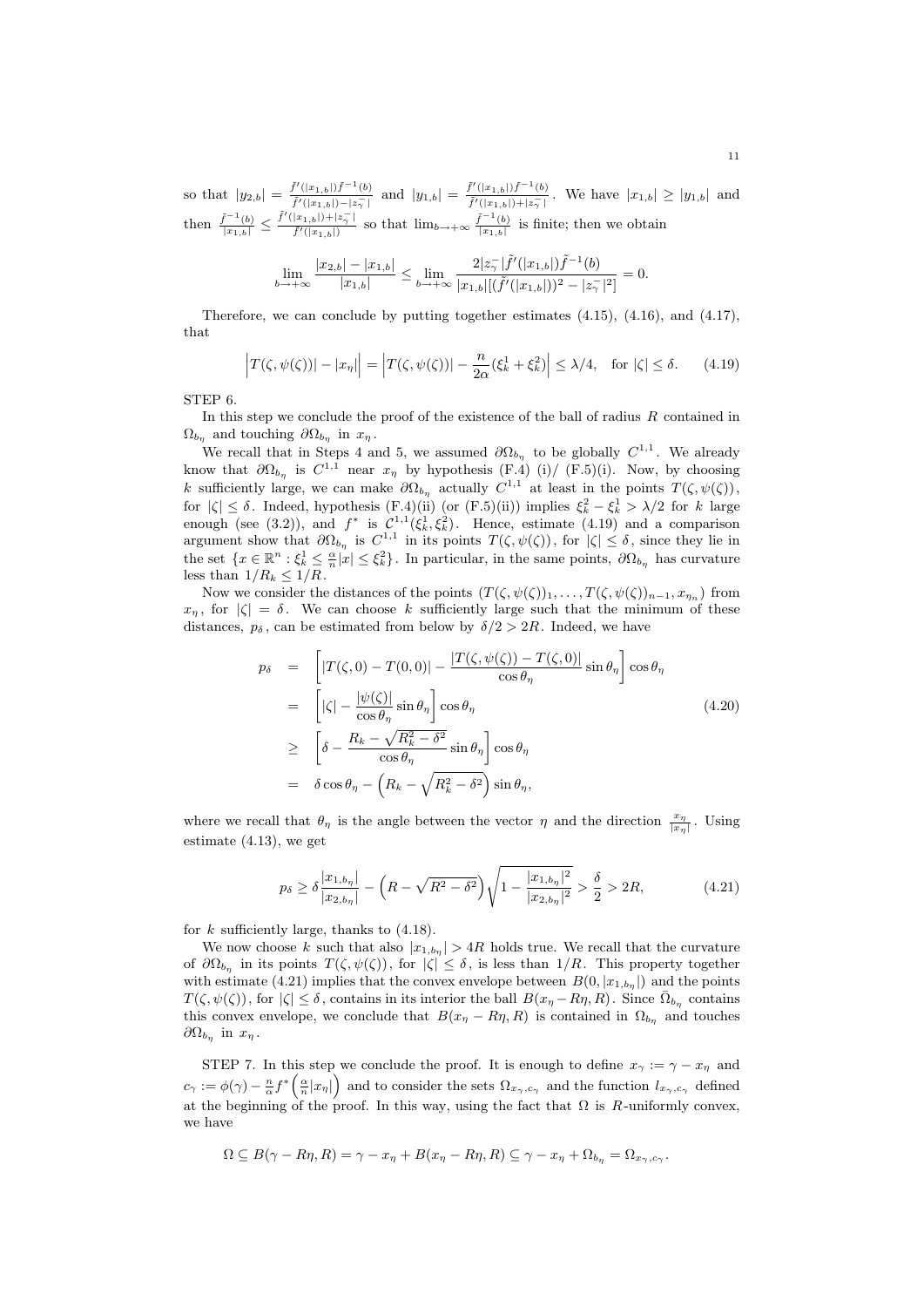Indeed,

$$
\gamma - x_{\eta} + \Omega_{b_{\eta}}
$$
\n
$$
= \left\{ x \in \mathbb{R}^{n} : \frac{n}{\alpha} f^{*} \left( \frac{\alpha}{n} |x - \gamma + x_{\eta}| \right) - z_{\gamma}^{-} \cdot (x - \gamma + x_{\eta}) - b_{\eta} < 0 \right\}
$$
\n
$$
= \left\{ x \in \mathbb{R}^{n} : \frac{n}{\alpha} f^{*} \left( \frac{\alpha}{n} |x - x_{\gamma}| \right) + \phi(\gamma) - z_{\gamma}^{-} \cdot x_{\eta} - b_{\eta} - z_{\gamma}^{-} \cdot (x - \gamma) - \phi(\gamma) < 0 \right\}
$$
\n
$$
= \left\{ x \in \mathbb{R}^{n} : \frac{n}{\alpha} f^{*} \left( \frac{\alpha}{n} |x - x_{\gamma}| \right) + c_{\gamma} - z_{\gamma}^{-} \cdot (x - \gamma) - \phi(\gamma) < 0 \right\},
$$

since

$$
z_{\gamma}^{-} \cdot x_{\eta} + b_{\eta} = \frac{n}{\alpha} f^{*} \left( \frac{\alpha}{n} |x_{\eta}| \right).
$$

It is immediate to see that  $\gamma \in \partial \Omega_{x_{\gamma},c_{\gamma}} \cap \partial \Omega$ .

We are now ready to state the main result.

**Theorem 4.4.** Under the same assumption of Theorem 4.3, and the additional assumption (G2), the maximum and the minimum of the minimizers of the functional

$$
\int_{\Omega} \left[ f(|\nabla v|) + g(x, v) \right] dx \quad v \in \phi + W_0^{1,1}(\Omega)
$$

are Lipschitz continuous of rank  $L = L(R, f, M)$ .

Proof. The result is immediate by applying Theorem 2.3 with the barriers constructed in Theorem 4.3.

The following theorem is a very special case of the previous one and we state it because we think that it has an interest in itself. Thanks to the fact that here we assume  $\phi$  to be constant we can drop all the 'technical' assumptions on  $f$ . Above all we underline that assumptions (F4) and (F5) are no more needed, but not even (F2) has to be assumed.

**Theorem 4.5.** Assume that f satisfies hypotheses  $(F1)$  and  $(F3)$ . Let g satisfy assumptions  $(G1)$  and  $(G2)$ . Let u be the maximum or the minimum of the minimizers of the functional

$$
\int_{\Omega} \left[ f(|\nabla v|) + g(x, v) \right] dx \quad v \in \phi + W_0^{1,1}(\Omega)
$$

where  $\Omega$  is an open bonded R-uniformly convex set and the boundary datum  $\phi$  is a constant function. Then u is Lipschitz continuous of rank  $L = L(R, f, M)$ 

*Proof.* Since  $\phi$  is constant, we can choose in (4.1) and (4.2)  $z_{\gamma}^{-} = z_{\gamma}^{+} = 0$  for every  $\gamma \in \partial\Omega$ . In particular, the radial symmetry of  $f^*$  implies that  $\Omega_{b_{\eta}}$  is a ball. The conclusion immediately follows.  $\square$ 

The next corollary is in the same flavor of some results in [18, 19], where an extra geometrical assumption on the faces of the epigraph of  $f$  implies regularity of all minimizers.

Corollary 4.6. Let us assume that f and g satisfy assumptions  $(F1)$ ,  $(F3)$ ,  $(G1)$ , and  $(G2)$ . Assume moreover that the faces of the epigraph of f are bounded by a positive constant K. Then, if either  $\phi$  is constant, or the assumptions (F2) and (F.4) or (F.5) hold true, every minimizer of the functional

$$
\int_{\Omega} \left[ f(|\nabla v|) + g(x, v) \right] dx \quad v \in \phi + W_0^{1,1}(\Omega)
$$
\n(4.22)

is Lipschitz continuous of rank  $L + K$ .

*Proof.* We follow closely the argument in in [18]. Let u and v be two minimizers, and let A be the subset of  $\Omega$  where  $(\nabla u(x), f(|\nabla u(x)|))$  and  $(\nabla v(x), f(|\nabla v(x)|))$  belong to the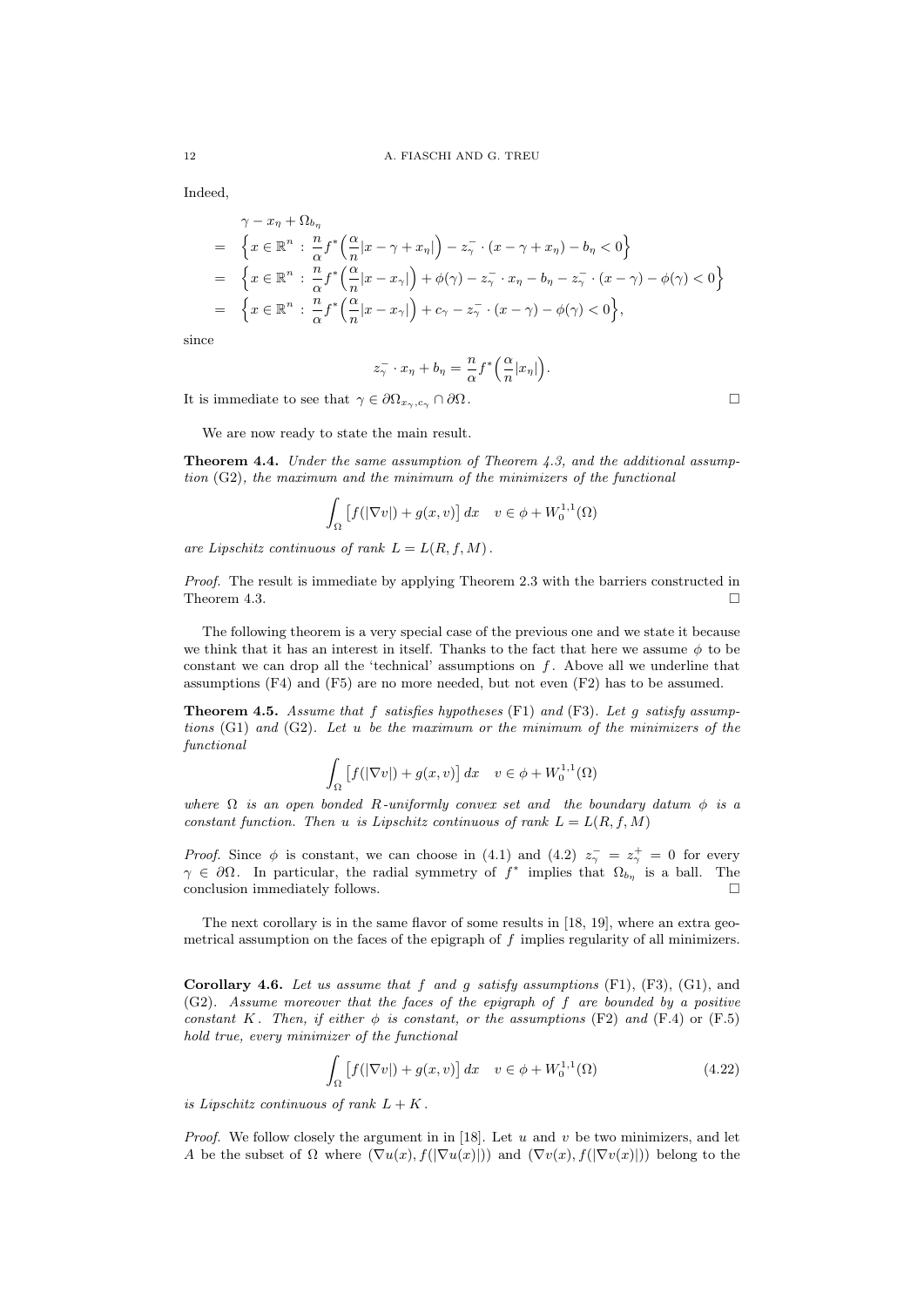projection of the same face of epi(f). If  $|\Omega \setminus A| > 0$ , the convexity of f and g implies

$$
\int_{\Omega} \left[ f\left( \left| \frac{1}{2} \nabla u(x) + \frac{1}{2} \nabla v(x) \right| \right) + g\left( x, \frac{1}{2} u(x) + \frac{1}{2} v(x) \right) \right] dx
$$
\n
$$
< \int_{\Omega \setminus A} \left[ \frac{1}{2} f(|\nabla u(x)|) + \frac{1}{2} f(|\nabla v(x)|) + \frac{1}{2} g(x, u(x)) + \frac{1}{2} g(x, v(x)) \right] dx
$$
\n
$$
+ \int_{A} \left[ \frac{1}{2} f(|\nabla u(x)|) + \frac{1}{2} f(|\nabla v(x)|) + \frac{1}{2} g(x, u(x)) + \frac{1}{2} g(x, v(x)) \right] dx
$$
\n
$$
= \frac{1}{2} \int_{\Omega} \left[ f(|\nabla u(x)|) + g(x, u(x)) \right] dx + \frac{1}{2} \int_{\Omega} \left[ f(|\nabla v(x)|) + g(x, v(x)) \right] dx
$$
\n
$$
= \frac{1}{2} \int_{\Omega} \left[ f(|\nabla u(x)|) + g(x, u(x)) \right] dx,
$$

which is a contradiction with the fact that u is a minimizer. Therefore,  $(\nabla u(x), f(|\nabla u(x)|))$ and  $(\nabla v(x), f(|\nabla v(x)|))$  belong to the projection of the same face of the epigraph of f, for a.e.  $x \in \Omega$ . This implies that, if there exists a Lipschitz continuous minimizer u of rank L,  $u-v$  is a function in  $W_0^{1,1}(\Omega)$ , with  $\nabla(u-v)$  bounded in  $L^{\infty}$  by  $L+K$ . Hence, v is also Lipschitz continuous of rank  $L + K$ . Since, by Theorem 4.4 and Theorem 4.5, our assumptions guarantee the  $L$ -Lipschitz continuity of the maximum and the minimum of minimizers, we are done.

# 5. Examples

The aim of this section is to clarify the role of assumptions (F4) and (F5) by means of some examples. The first one and the subsequent remark underline the fact that our assumptions allow us to consider non uniformly convex functions. The next function, in particular, is piecewise affine and satisfies (F5).

**Example 5.1.** Given  $\lambda > 0$ , let us consider the function  $f : [0, +\infty) \to \mathbb{R}$  defined by

$$
f(0) := 0
$$
  
\n $f(x) := f(k) + \lambda(k+1)(x-k)$  whenever  $x \in [k, k+1], k \in \mathbb{N}$ .

We extend f to an even function on  $\mathbb{R}$ . It is easy to see that f has superlinear growth and is convex. Moreover,  $\partial f(k) = [k\lambda, (k+1)\lambda]$ . Therefore, it is enough to choose  $\tau_k := k$ to obtain (F.5).

**Remark 5.2.** Let us observe that a convex superlinear function f which is  $\varepsilon$ -uniformly convex, with  $\varepsilon > 0$ , on a countable sequence of open intervals with fixed length in  $[0, +\infty)$ and affine on each connected component of the complement of the union of those intervals satisfies (F.4).

We want now to focus on the fact that some of the properties required in assumption (F4) are very close to those satisfied by a quite large class of function. The next remark is devoted to this aim.

**Remark 5.3.** Let us consider the set  $\mathcal F$  consisting of all the convex even functions  $f : \mathbb{R} \to \mathbb{R}$  with  $f(0) = 0$ , and for which there exist  $p > 1$ ,  $a > 0$ ,  $b \in \mathbb{R}$  such that:

(1)  $f(t) \ge a|t|^p + b$ , for every  $t \in \mathbb{R}$ ,

(2) for every  $\epsilon > 0$  there exist  $a_{\epsilon} > 0$ ,  $b_{\epsilon} \in \mathbb{R}$  with  $f(t) < a_{\epsilon} |t|^{p+\epsilon} + b_{\epsilon}$ , for all  $t \in \mathbb{R}$ . It follows by simple computations that, being q the conjugate exponent of  $p$ , for every  $f \in \mathcal{F}$  there exist  $\alpha > 0$ ,  $\beta \in \mathbb{R}$  such that  $f^*(\xi) \leq \alpha |\xi|^q + \beta$ , for all  $\xi \in \mathbb{R}$ , and for every  $\epsilon > 0$  there exist  $\alpha_{\epsilon} > 0$ ,  $\beta_{\epsilon} \in \mathbb{R}$  for which  $f^*(\xi) > \alpha_{\epsilon} |\xi|^{q-\epsilon} + \beta_{\epsilon}$ , for every  $\xi \in \mathbb{R}$ .

We then obtain the following properties for the first and the second derivatives of  $f^*$ .

- i) for any  $\epsilon > 0$  there exists  $\alpha'_{\epsilon} > 0$  such that  $f^{*'}(\xi) > \alpha'_{\epsilon} |\xi|^{q-1-\epsilon}$
- ii) there exists  $c > 0$ , such that for any  $k \in \mathbb{N}$  we can find a non negligible measurable set  $A_k$ , with  $A_k \subset (k, +\infty)$  and  $f^{*}(\xi) \leq c|\xi|^{q-2}$  for any  $\xi \in A_k$ .

Let  $\xi_k$  a point of  $A_k$  of density equal to 1, so that we can find  $\delta_k > 0$  and  $B_k \subset$  $A_k \cap (\xi_k - \delta_k, \xi_k + \delta_k)$  such that  $|B_k| > 2(\delta_k - \frac{1}{k})$ . Then we have

a)  $f^{*}(\xi) \leq \frac{1}{k} |\xi|^{q-2} \leq \max\{\frac{1}{k} |\xi_k - \delta_k|^{q-2}, \frac{1}{k} |\xi_k + \delta_k|^{q-2}\} = \gamma_k$  for every  $\xi \in B_k$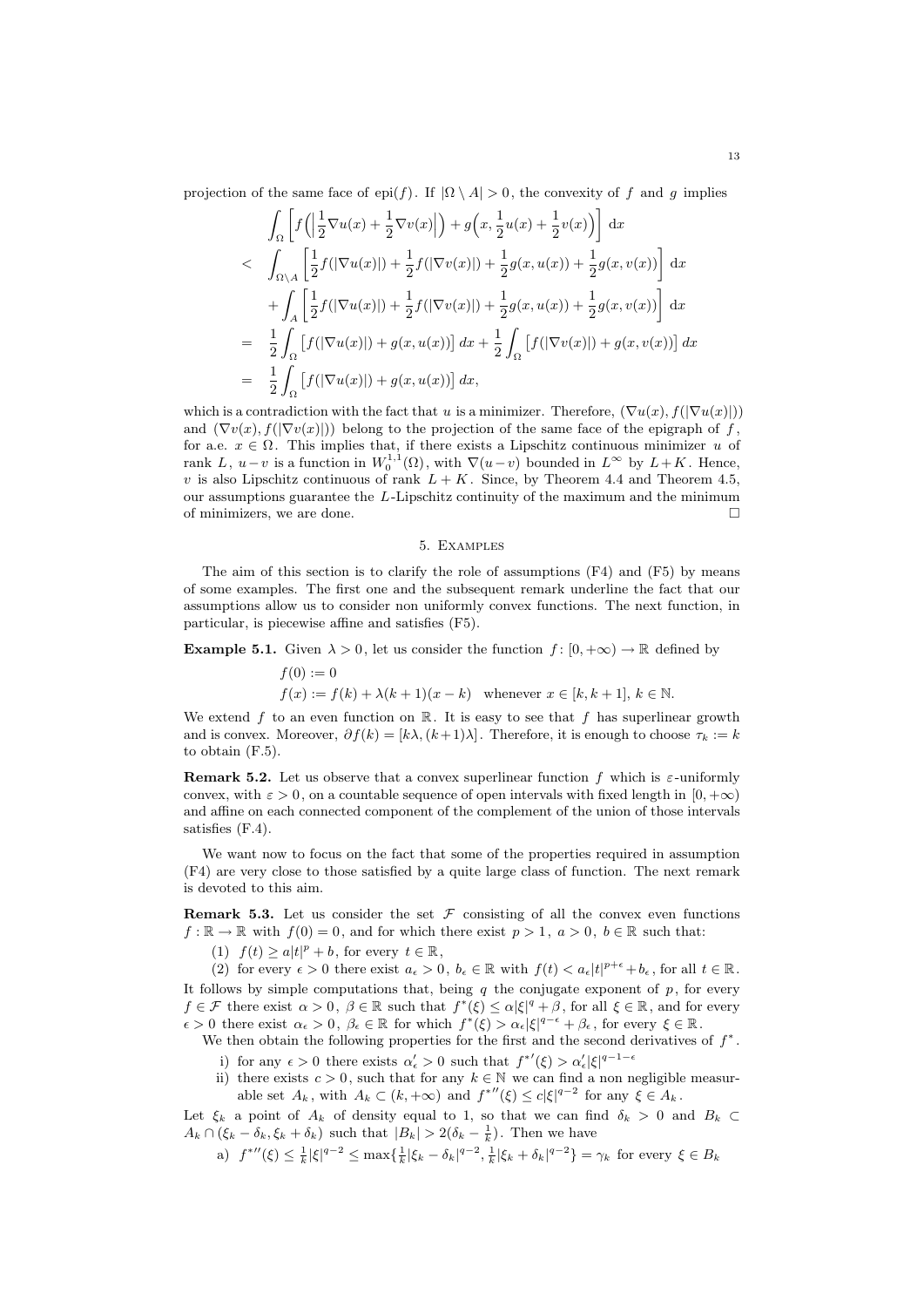b)  $f^{*'}(\xi) > \alpha'_{\epsilon} |\xi_k - \delta_k|^{q-1-\epsilon}$  for every  $\xi \in B_k$ . We underline also that

$$
\lim_{k \to +\infty} \frac{\gamma_k}{\alpha'_{\epsilon} |\xi_k - \delta_k|^{q-1-\epsilon}} = 0 \tag{5.1}
$$

Now we can compare assumption (F.4) with the results contained in this remark.

Assumption (F.4) i) together with Lemma 3.4 imply the existence of the uniform bound  $f^{''''}(\xi) \leq \frac{1}{\epsilon_k}$  in the interval  $(\xi_k^1, \xi_k^2)$ . Here we have obtained for every function  $f \in \mathcal{F}$  a bound on  $\ddot{f}$ <sup>\*</sup>'' that holds in a subset of an interval of measure close to the measure of the interval itself.

Assumption (F.4) ii) and iii) involve the value  $\tau_k^1$  that is, by polarity, a lower bound for  $f^{*'}$  in the interval  $(\xi_k^1, \xi_k^2)$ . Here we have obtained that  $\alpha'_\epsilon |\xi_k - \delta_k|^{q-1-\epsilon}$  is a lower bound for  $f^{*'}$  in  $(\xi_k - \delta_k, \xi_k + \delta_k)$ .

Hence, we can say that  $(5.1)$  is exactly the analogue of  $(F.4)$  iii).

We can conclude by saying that assumption  $(F.4)$  adds to the properties satisfied by the functions in F the fact that  $f^* \in \mathcal{C}^{1,1}$  in a family of intervals on which the bounds on  $f^{*}$ <sup>*''*</sup> hold for almost every point; moreover assumption (F.4) ii) has no analogue in the properties of the class  $\mathcal F$ . On the other hand, functions satisfying assumption (F.4) may of course have different kinds of growth properties from those considered in  $\mathcal F$ .

The next example emphasizes the existence of convex functions satisfying neither (F4) nor (F5).

**Example 5.4.** Let us consider the Cantor-Vitali function  $g: [0, 1] \rightarrow \mathbb{R}$ , and let us fix  $p > 1$ . We define  $h: \mathbb{R} \to \mathbb{R}$  by setting

$$
h(x) := \begin{cases} g(x) & \text{if } x \in [0,1] \\ [(n+1)^p - n^p]g(x-n) + h(n) & \text{if } x \in (n, n+1] \end{cases}
$$

for every  $x \in \mathbb{R}$ . Then we set  $f(y) := \int_0^y h(x) dx$ , for every  $y \in [0, +\infty)$  and we extend f to an even function on  $\mathbb R$ . The convexity of f is straightforward from the continuity and the monotonicity of its derivative. It is also immediate to see that f has at least  $p$ -growth at infinity, in fact, for any  $x \in (n, n+1]$ ,  $f(x) > f(n) = \frac{1}{2}n^p$ . Anyhow  $f'' = h' = 0$ almost everywhere in  $\mathbb R$ . Hence, f is nowhere uniformly convex and does not satisfy (F.5) because  $f'$  is continuous.

#### Acknowledgments

A.F. was partially supported by the FP7-IDEAS-ERC-StG Grant 200497 BioSMA: Mathematics for Shape Memory Technologies in Biomechanics.

#### **REFERENCES**

- [1] Pierre Bousquet, Boundary continuity of solutions to a basic problem in the calculus of variations, Adv. Calc. Var. 3 (2010), no. 1, 1–27.
- [2] \_\_\_\_\_, Continuity of solutions of a problem in the calculus of variations, (to appear).
- [3] Pierre Bousquet and Francis Clarke, *Local Lipschitz continuity of solutions to a problem in* the calculus of variations, J. Differential Equations 243 (2007), no. 2, 489–503.
- [4] Arrigo Cellina, On the bounded slope condition and the validity of the Euler Lagrange equation, SIAM J. Control Optim. 40 (2001/02), no. 4, 1270–1279 (electronic).
- [5]  $\Box$ , Comparison results and estimates on the gradient without strict convexity, SIAM J. Control Optim. 46 (2007), no. 2, 738–749 (electronic).
- [6]  $\Box$ , Uniqueness and comparison results for functionals depending on  $\nabla u$  and on u, SIAM J. Optim. 18 (2007), no. 3, 711–716 (electronic).
- [7] Arrigo Cellina, Carlo Mariconda, and Giulia Treu, Comparison results without strict convexity, Discrete Contin. Dyn. Syst. Ser. B 11 (2009), no. 1, 57–65.
- Arrigo Cellina and Mihai Vornicescu, On the existence of solutions to a special variational problem, Calc. Var. Partial Differential Equations 35 (2009), no. 2, 263–270.
- Francis Clarke, Continuity of solutions to a basic problem in the calculus of variations, Ann. Sc. Norm. Super. Pisa Cl. Sci. (5) 4 (2005), no. 3, 511–530.
- [10] Ivar Ekeland and Roger Témam, Convex analysis and variational problems, english ed., Classics in Applied Mathematics, vol. 28, Society for Industrial and Applied Mathematics (SIAM), Philadelphia, PA, 1999, Translated from the French.